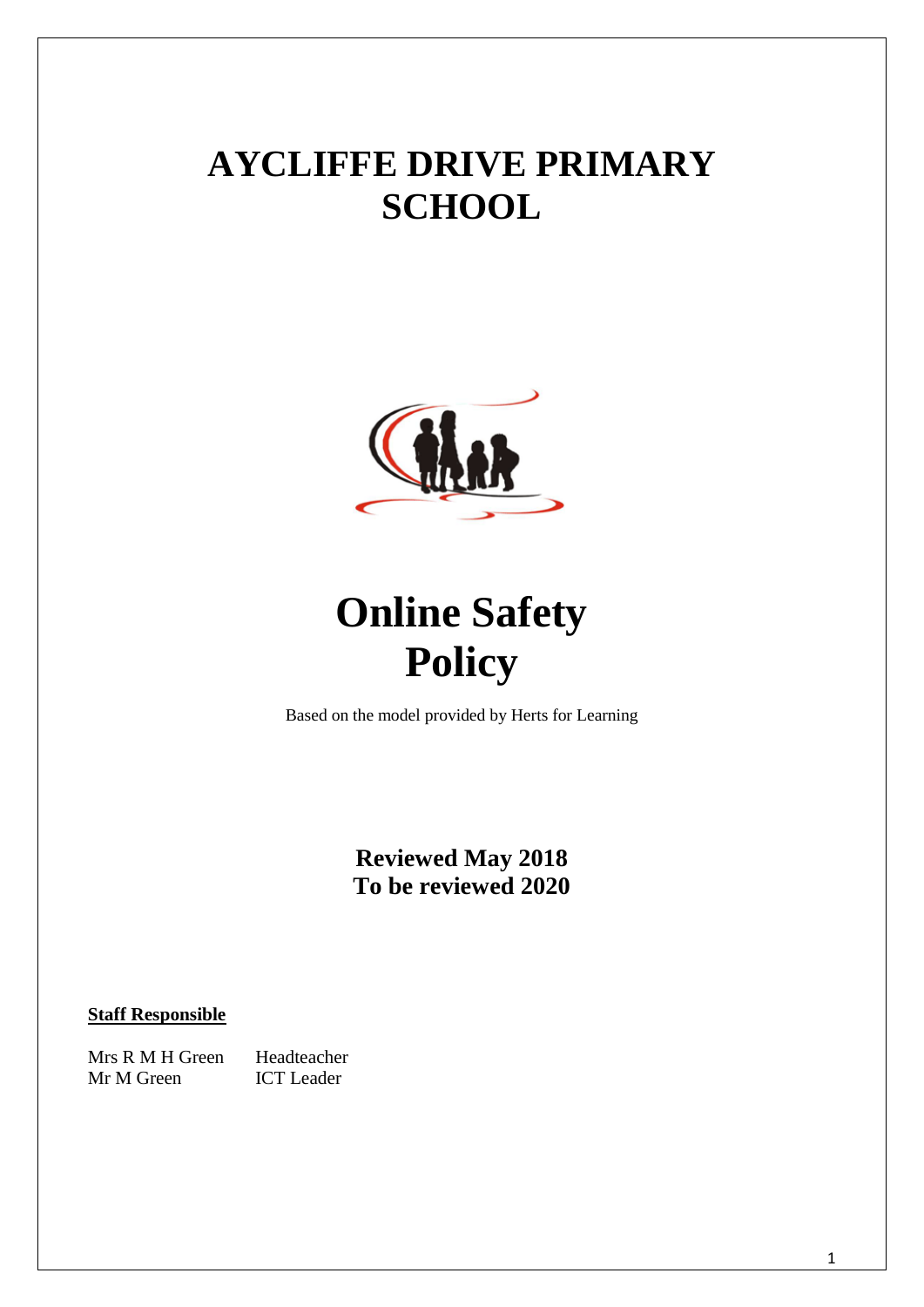Contents

| 1.               |                                                                                                                                                                                           |  |
|------------------|-------------------------------------------------------------------------------------------------------------------------------------------------------------------------------------------|--|
| 2.               |                                                                                                                                                                                           |  |
| 3.               |                                                                                                                                                                                           |  |
| $\overline{4}$ . |                                                                                                                                                                                           |  |
|                  |                                                                                                                                                                                           |  |
|                  |                                                                                                                                                                                           |  |
|                  |                                                                                                                                                                                           |  |
|                  |                                                                                                                                                                                           |  |
|                  |                                                                                                                                                                                           |  |
|                  |                                                                                                                                                                                           |  |
| 5.               |                                                                                                                                                                                           |  |
| 6.               |                                                                                                                                                                                           |  |
| 7.               |                                                                                                                                                                                           |  |
| 8.               |                                                                                                                                                                                           |  |
| 9.               |                                                                                                                                                                                           |  |
|                  | Appendix A -Online Safety Acceptable Use Agreement - Staff* and Governors 10                                                                                                              |  |
|                  | Appendix B - Online Safety Acceptable Use Agreement - Peripatetic teachers/coaches, supply<br>teachers, student teachers* and organisations using the school premises as a regular base13 |  |
|                  | Appendix C - Requirements for visitors, volunteers and parent/carer helpers16                                                                                                             |  |
|                  |                                                                                                                                                                                           |  |
|                  | Appendix E - Online safety policy guide - Summary of key parent/carer responsibilities 21                                                                                                 |  |
|                  |                                                                                                                                                                                           |  |
|                  | Appendix G - Guidance for staff on preventing and responding to negative comments on social                                                                                               |  |
|                  |                                                                                                                                                                                           |  |
|                  |                                                                                                                                                                                           |  |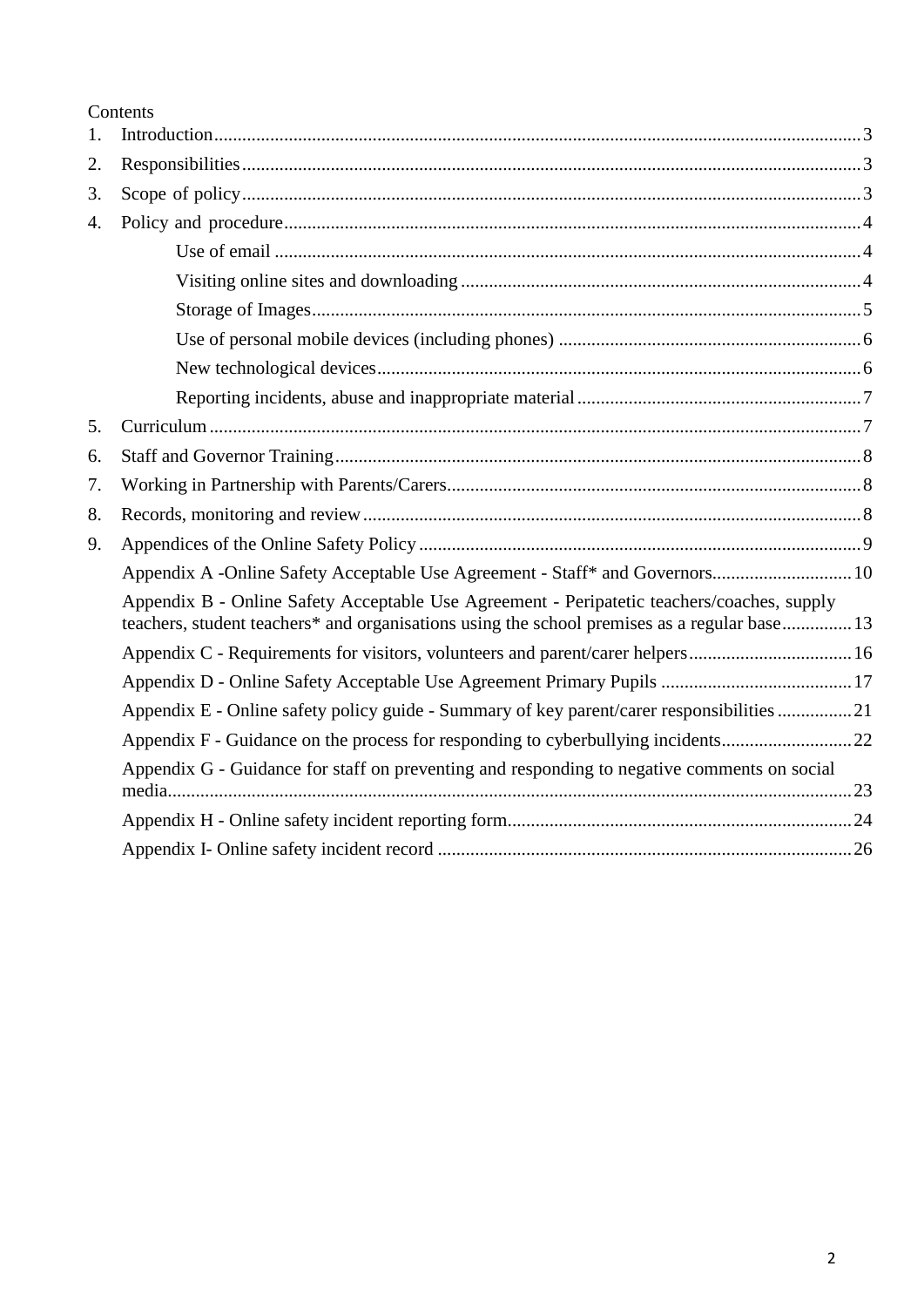## **1 Introduction**

Aycliffe Drive School recognises that internet, mobile and digital technologies provide a good opportunity for children and young people to learn, socialise and play, provided they are safe. The digital world is an amazing place, but with few rules. It is vast and fast moving and young people's future economic success may be partly dependent on their online skills and reputation. We are, therefore, committed to ensuring that **all** pupils, staff and governors will be able to use internet, mobile and digital technologies safely. This is part of our safeguarding responsibility. Staff are aware that some pupils may require additional support or teaching, including reminders, prompts and further explanation to reinforce their knowledge and understanding of online safety issues.

We are also committed to ensuring that all those who work with children and young people, including their parents/carers, are informed about the ever-changing risks so that they can take an active part inthe safeguarding of children

## <span id="page-2-0"></span>**2. Responsibilities**

The headteacher and governors have ultimate responsibility to ensure that appropriate online safety policy and practice is embedded and monitored. The named online safety co-ordinator in this school is Tracey Caine, (Pastoral Support)

All breaches of this policy must be reported to Tracey Caine, (Pastoral Support)

All breaches of this policy that may have put a child at risk must also be reported to the DSL, Maria Green, KG,SE,TC

## <span id="page-2-1"></span>**3. Scope of policy**

The policy applies to:

- **•** pupils
- **•** parents/carers
- **•** teaching and support staff
- school governors<br>• neripatetic teache
- **•** peripatetic teachers/coaches, supply teachers, student teachers
- **•** visitors
- **•** volunteers
- **•** voluntary, statutory or community organisations using the school's facilities

The school also works with partners and other providers to ensure that pupils who receive part of their education off site or who are on a school trip or residential are safe online.

The school provides online safety information for parents/carers, through the website, in newsletters and at events. It is important that parents/carers understand their key role in supporting their child/ren to behave appropriately and keep themselves safe online.

This policy, supported by its acceptable use agreements, is intended to protect the interests and safety of the whole school community. It is linked to the following other school policies and documents: safeguarding, GDPR, health and safety, home–school agreement, behaviour, antibullying and PSHCE/RE policies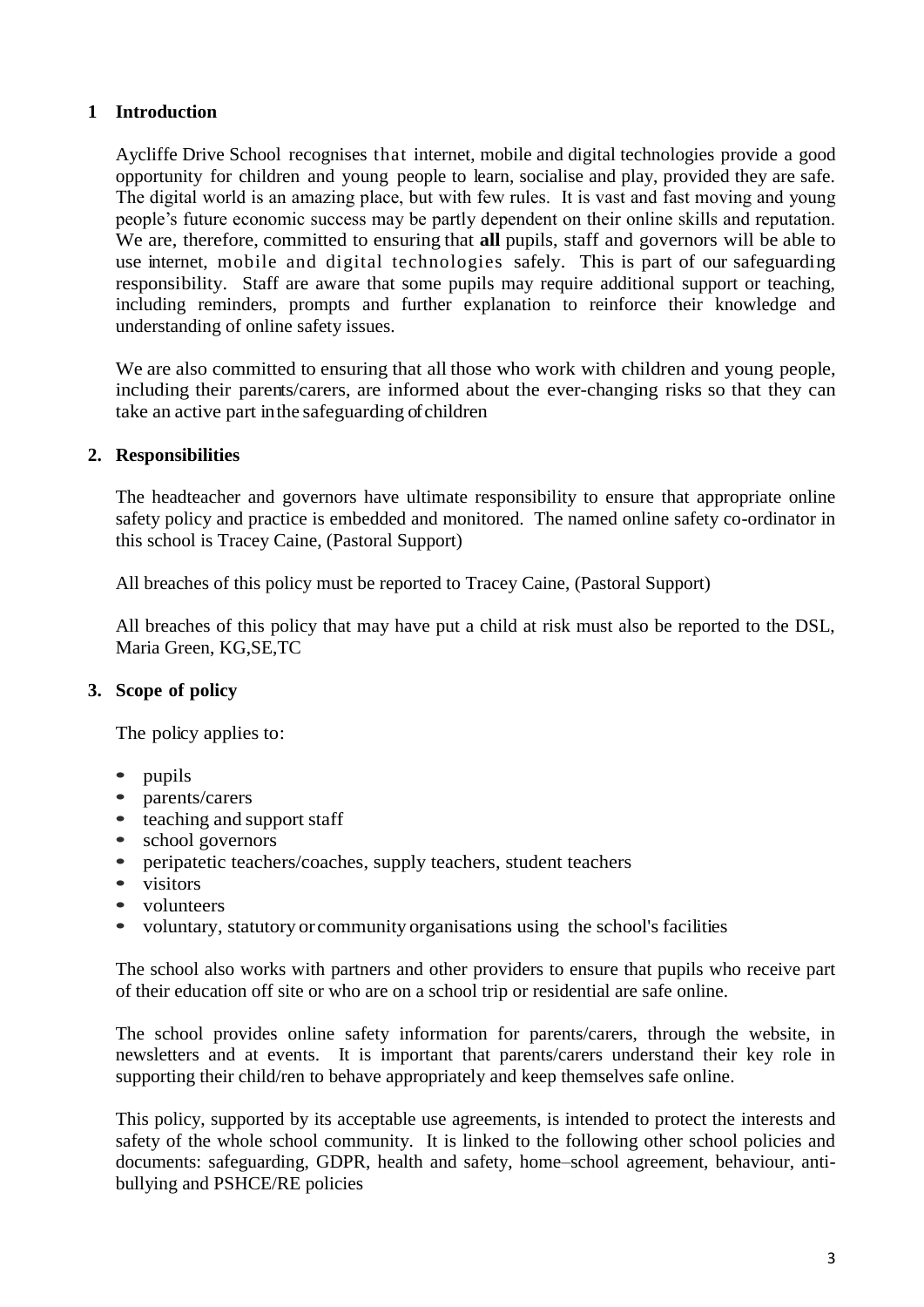## **4 Policy and procedure**

The school seeks to ensure that internet, mobile and digital technologies are used effectively, for their intended educational purpose, in ways that the school seeks to ensure that internet, will not infringe legal requirements or create unnecessary risk.

The school expects everyone to use internet, mobile and digital technologies responsibly and strictly according to the conditions set out in this policy. This policy also includes expectations on appropriate online behaviour and use of technology outside of school for pupils, parents/carers, staff and governors and all other visitors to the school

## **Use of email**

Staff and governors should use a school email account or Governor Hub for all official communication to ensure everyone is protected through the traceability of communication. Under no circumstances should staff contact pupils, parents or conduct any school business using a personal email address. Pupils may only use school approved accounts on the school system and only for educational purposes. Where required parent/carer permission will be obtained for the account to exist. For advice on emailing, sharing personal or confidential information or the need to gain parent permission refer to the policy for GDPR. Emails created or received as part of any school role will be subject to disclosure in response to a request for information under the Freedom of Information Act 2000

Staff, governors and pupils should not open emails or attachments from suspect sources and should report their receipt to Tracey Cain.

Users must not send emails which are offensive, embarrassing or upsetting to anyone (i.e. cyberbullying).

## **Visiting online sites and downloading**

- Staff must preview sites, software and apps before their use in school or before recommending them to pupils. Before using any online service that requires user accounts to be created or the sharing of any personal data, staff must consult with the Data Protection Officer with details of the site/service. If internet research is set for homework, specific sites will be suggested that have previously been checked by the teacher. All users must observe copyright of materials from electronic sources.
- Staff must only use pre-approved systems if creating blogs, wikis or other online areas in order to communicate with pupils/ families.

When working with pupils searching for images should be done through Google Safe Search (standard through the HICS service), Google Advanced Search or a similar application that provides greater safety than a standard search engine

#### **Users must not**:

Visit internet sites, make, post, download, upload or pass on, material, remarks, proposals or comments that containor relate to:

• Indecent images of children actually or apparently under the age of 18 or images of child abuse (i.e. images of children, digital or cartoons, involved in sexual activity or posed to be sexually provocative)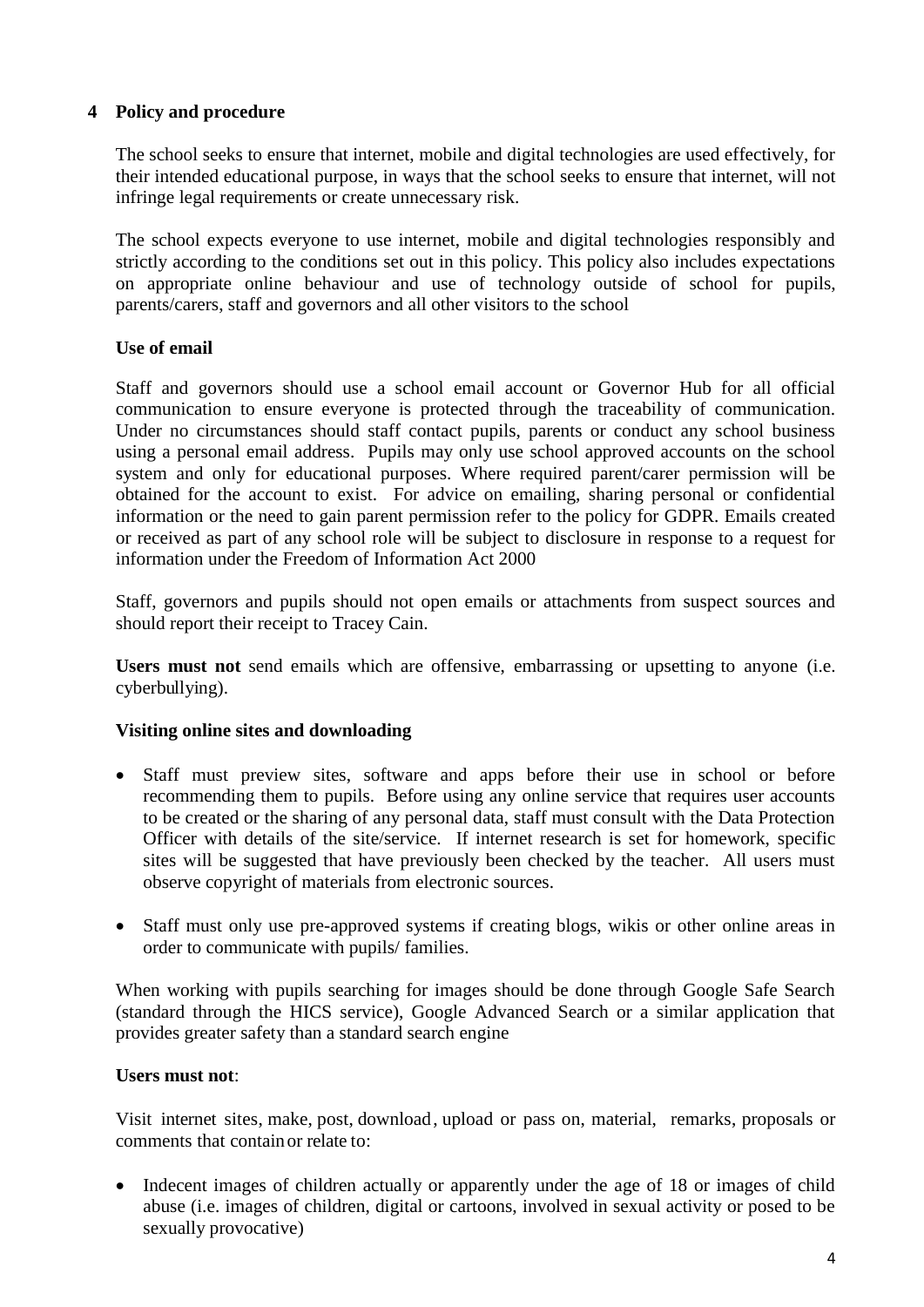- Indecent images of vulnerable people over the age of 18 (i.e. images of vulnerable people, digital or cartoons involved in sexual activity or posed to be sexually provocative)
- Adult material that breaches the Obscene Publications Act in the UK
- Promoting discrimination of any kind in relation to the protected characteristics: gender identity and reassignment, gender/sex, pregnancy and maternity, race, religion, sexual orientation, age and marital status
- Promoting hatred against any individual or group from the protected characteristics above
- Promoting illegal acts including physical or sexual abuse of children or adults, violence, bomb making, drug and alcohol abuse and software piracy
- Any material that may bring the school or any individual within it into disrepute e.g. promotion of violence,gambling, libel and disrespect

#### **Users must not:**

- Reveal or publicise confidential or proprietary information
- Intentionally interfere with the normal operation of the internet connection, including the propagation of computer viruses
- Transmit unsolicited commercial or advertising material either to other users, or to organisations connected to other networks except where permission has been given to the school
- Use the school's hardware and Wi-Fi facilities for running a private business
- Intimidate, threaten or cause harm to others
- Access or interfere in any way with other users' accounts
- Use software or hardware that has been prohibited by the school

Where the school provides a laptop for staff, only this device may be used to conduct school business outside of school.

All breaches of prohibited behaviours detailed above will be investigated, where appropriate, in liaison with the police.

The school recognises that in certain planned curricular activities, access to controversial and/or offensive online content may be beneficial for educational use. In such circumstances, there is an expectation that access is pre-planned, risk assessed and recorded, and permission given by Mrs Green.

#### **Storage of Images**

Photographs and videos provide valuable evidence of pupils' achievement and progress in a variety of contexts and can be used to celebrate the work of the school. In line with GDPR they are used only with the written consent of parents/carers which is secured in the first instance on a child's entry to the school. Records are kept on file and consent can be changed by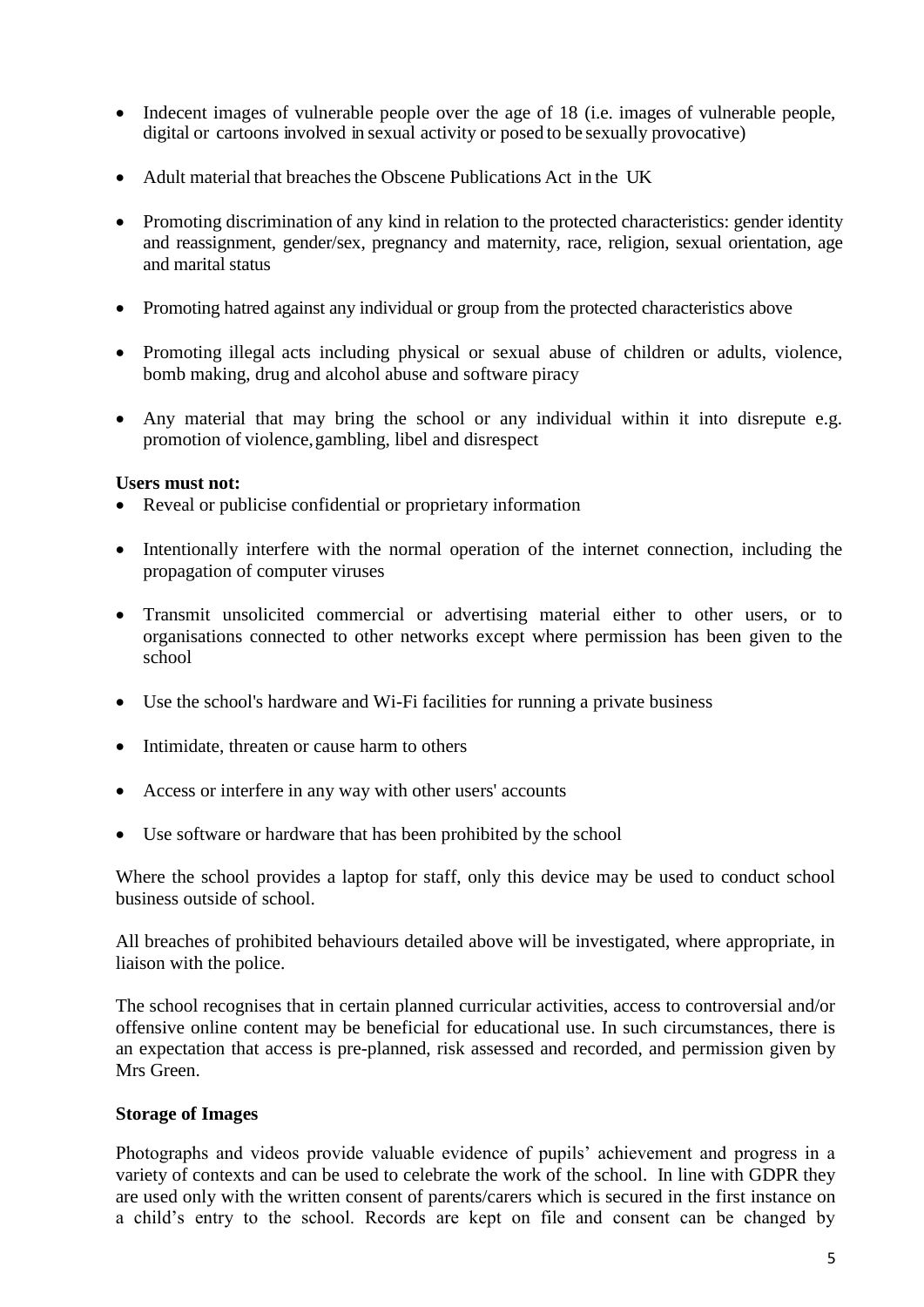parents/carers at any time. (See GDPR policy for greater clarification).

Photographs and images of pupils are only stored on the school's agreed secure networks which include some cloud based services. Rights of access to stored images are restricted to a limited range of staff. Staff and pupils may have temporary access to photographs taken during a class session, but these will be transferred/deleted promptly.

Parents/carers should note that there may be some children who are at risk and must not have their image put online and others who do not want their image online. For these reasons parents/carers must follow the school's Acceptable Use Agreement and refrain from taking or posting online photographs of any member of the school community, other than their own child/ren.

Staff and other professionals working with pupils, must only use school equipment to record images of pupils whether on or off site. See also GDPR. Permission to use images of all staff who work at the school is sought on induction and a written record is located in the personnel file.

#### **Use of personal mobile devices (including phones**)

The school allows staff, including temporary and peripatetic staff, and visitors to use personal mobile phones and devices only in designated areas and never in the presence of pupils. Under no circumstance does the school allow a member of staff to contact a pupil or parent/carer using their personal device.

Parents/carers may only use personal mobile phones and devices in designated areas unless otherwise informed, e.g. for specific events and activities. Under no circumstance should images be taken at any time on school premises or on off-site school events and activities of anyone other than their own child, unless there is a pre-specified permission from Senior Leadership. When a parent/carer is on school premises but not in a designated area, their phone/s must be switched off and out of sight.

Older pupils who walk to and from school may bring personal mobile devices/phones to school which **must be** handed into the office at 8.30am or immediately upon entry if after 8.30am. Phones must not be used on the school premises. Under no circumstance should pupils use their personal mobile devices/phones to take images of

- any other pupil unless they and their parents have given agreement in advance
- any member of staff

The school is not responsible for the loss, damage or theft on school premises of any personal mobile device.

Users bringing personal devices into school must ensure there is no inappropriate or illegal content on the device.

#### **New technology devices**

New personal technological devices may offer opportunities for teaching and learning. However, the school must consider educational benefit and carry out risk assessment before use in school is allowed. Parents/carers, pupils and staff should not assume that new technological devices will be allowed in school and should check with Headteacher before they are brought into school.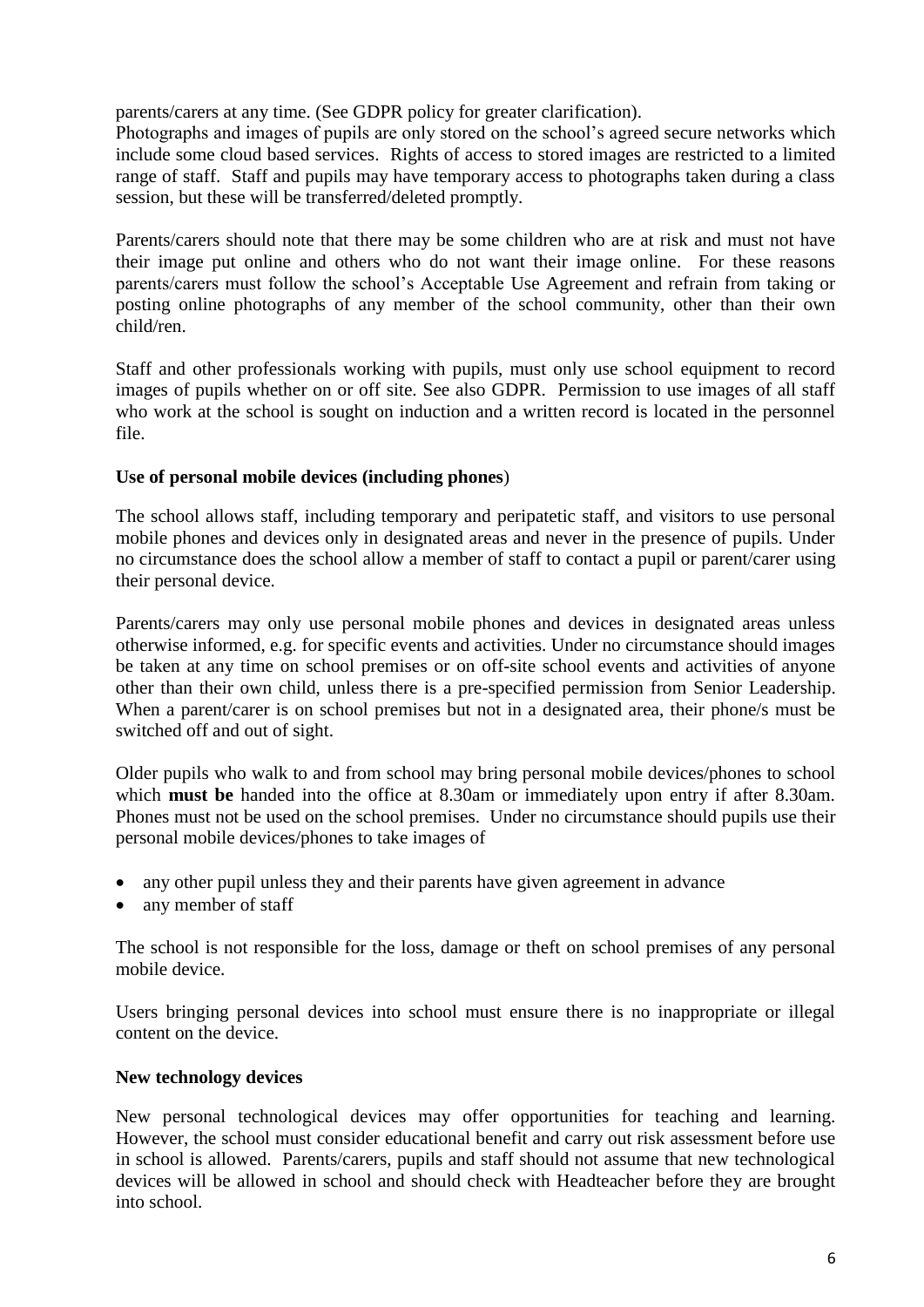## **Reporting incidents, abuse and inappropriate materials**

There may be occasions in school when either a pupil or an adult receives an offensive, abusive or inappropriate message or accidentally accesses upsetting or abusive material. When such a situation occurs the pupil or adult must report the incident immediately to the first available member of staff, a DSL, or member of the Senior Leadership Team. Where such an incident may lead to significant harm, safeguarding procedures should be followed. The school takes the reporting of such incidents seriously and where judged necessary, the DSL will refer details to social care or the police.

## <span id="page-6-0"></span>**5 Curriculum**

Online safety is embedded within our curriculum. The school provides a comprehensive curriculum for online safety which enables pupils to become informed, safe and responsible. This includes teaching to prevent radicalisation, for which staff provide a narrative to counter extremism.

The curriculum is flexible and can respond to any immediate online safety issues and risks as they emerge.

It is necessary for pupils to develop skills of critical awareness, digital resilience and good online citizenship to enable them to use internet, mobile and digital technologies safely and responsibly. Pupils are taught to recognise the creative, collaborative, cultural, economic and educational opportunities provided by the internet, mobile and digital technologies. Curriculum work will also include:

- Understanding how to use the internet, mobile and digital technologies in a balanced and appropriate way to avoid negative impact on wellbeing, e.g. regulated screen time and diverse online activity
- Learning how to develop a positive online reputation and enhance future opportunities e.g. in relationships and employment
- Developing critical thinking skills in relation to online content e.g. recognising fake news and extremism, understanding commercial manipulation, maintaining an authentic sense of self that is resilient to online pressure, learning how easy it is to lie online (i.e. users may not be who they say they are and may have ulterior motives)
- Understanding the dangers of giving out personal details online (e.g. full name, address, mobile/home phone numbers, school details, IM/email address) and the importance of maintaining maximum privacy online
- Thinking carefully before placing images online and considering their appropriateness and understanding the importance of gaining consent before posting photographs of others
- Understanding the permanency of all online postings and conversations
- Understanding relevant legislation, including copyright, and the importance of respecting other people's information, reputation and images
- <span id="page-6-1"></span>What constitutes cyberbullying, how to avoid it, the impact it has and how to access help.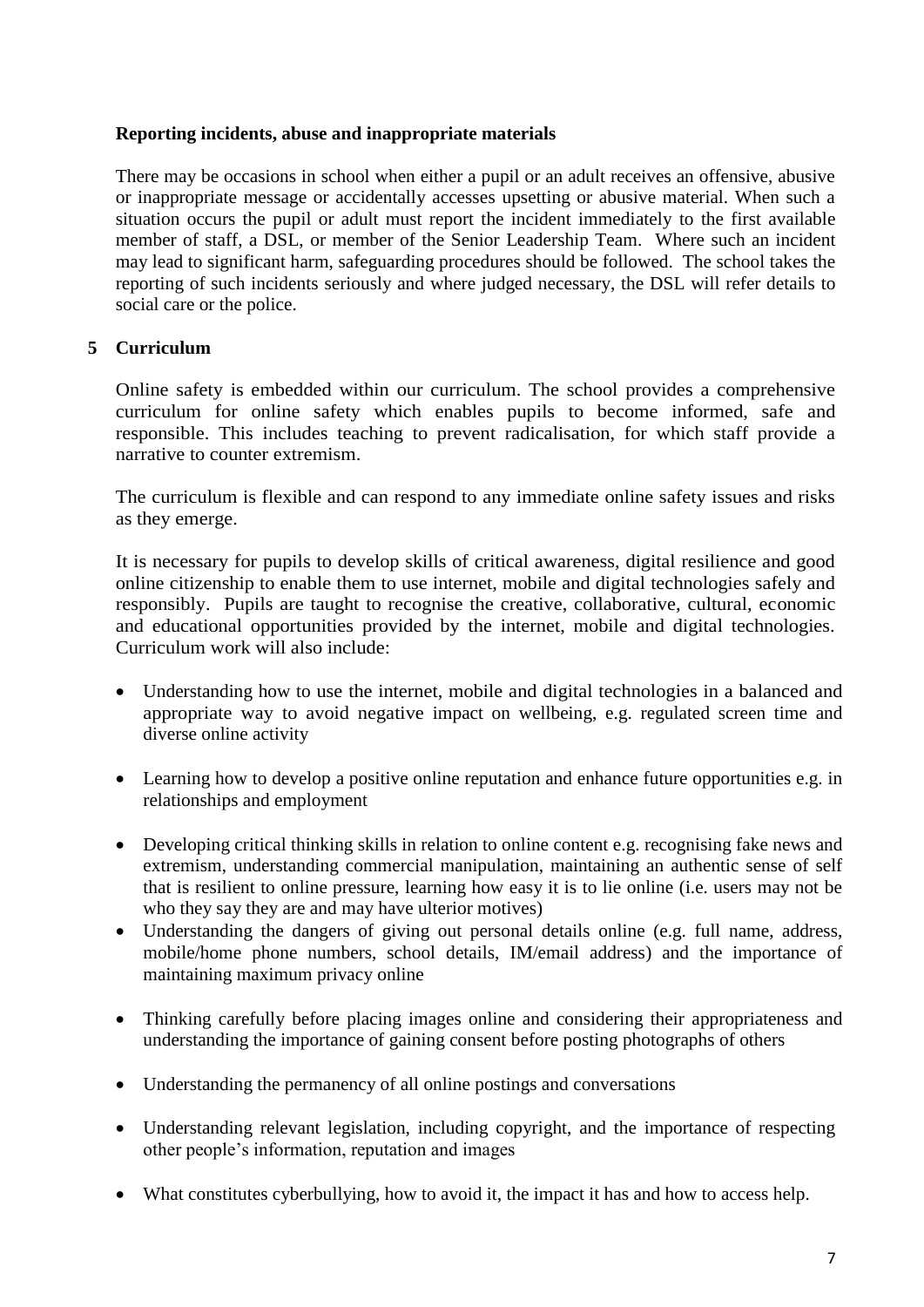## **Staff and Governor Training**

Staff and governors are trained to fulfil their roles in online safety. The school audits the training needs of all school staff and provides regular training to improve their knowledge and expertise in the safe and appropriate use of internet, mobile and digital technologies. This training is recorded as part of safeguarding records.

New staff are provided with a copy of the online safety policy and must sign the school's Acceptable Use Agreement as part of their induction and before having contact with pupils.

Any organisation working with children based on the school premises are also provided with a copy of the online safety policy and required to sign the Acceptable Use Agreement (Appendix B).

Peripatetic staff, student teachers and regular visitors are provided with a copy of the online safety policy and are required to sign the Acceptable Use Agreement (Appendix B).

Guidance is provided for occasional visitors, volunteers and parent/carer helpers (Appendix E).

#### <span id="page-7-0"></span>**7 Working in Partnership with Parents/Carers**

The school works closely with families to help ensure that children can use internet, mobile and digital technologies safely and responsibly both at home and school. It is important that parents/carers understand the crucial role they play in this process. The school seeks to regularly consult and discuss online safety with parents/carers and seeks to promote a wide understanding of the benefits of new technologies and associated risks. The school provides regular updated online safety information through the school website and by other means.

Parents/carers are asked on an annual basis to read, discuss and co-sign with each child the Acceptable Use Agreement. A summary of key parent/carer responsibilities will also be provided and is available in Appendix F. The Acceptable Use Agreement explains the school's expectations and pupil and parent/carer responsibilities. The support of parents/carers is essential to implement the online safety policy effectively and keep all children safe.

#### <span id="page-7-1"></span>**8 Records, monitoring and review**

The school recognises the need to record online safety incidents and to monitor and review policies and procedures regularly in order to ensure they are effective and that the risks to pupils and staff are minimised.

All breaches of this policy must be reported and all reported incidents will be logged. All staff have the individual responsibility to ensure that incidents have been correctly recorded, acted upon and reported.

The school supports pupils and staff who have been affected by a policy breach. Where there is inappropriate or illegal use of internet, mobile and digital technologies, this will be dealt with under the school's behaviour and disciplinary policies as appropriate. Breaches may also lead to criminal or civil proceedings.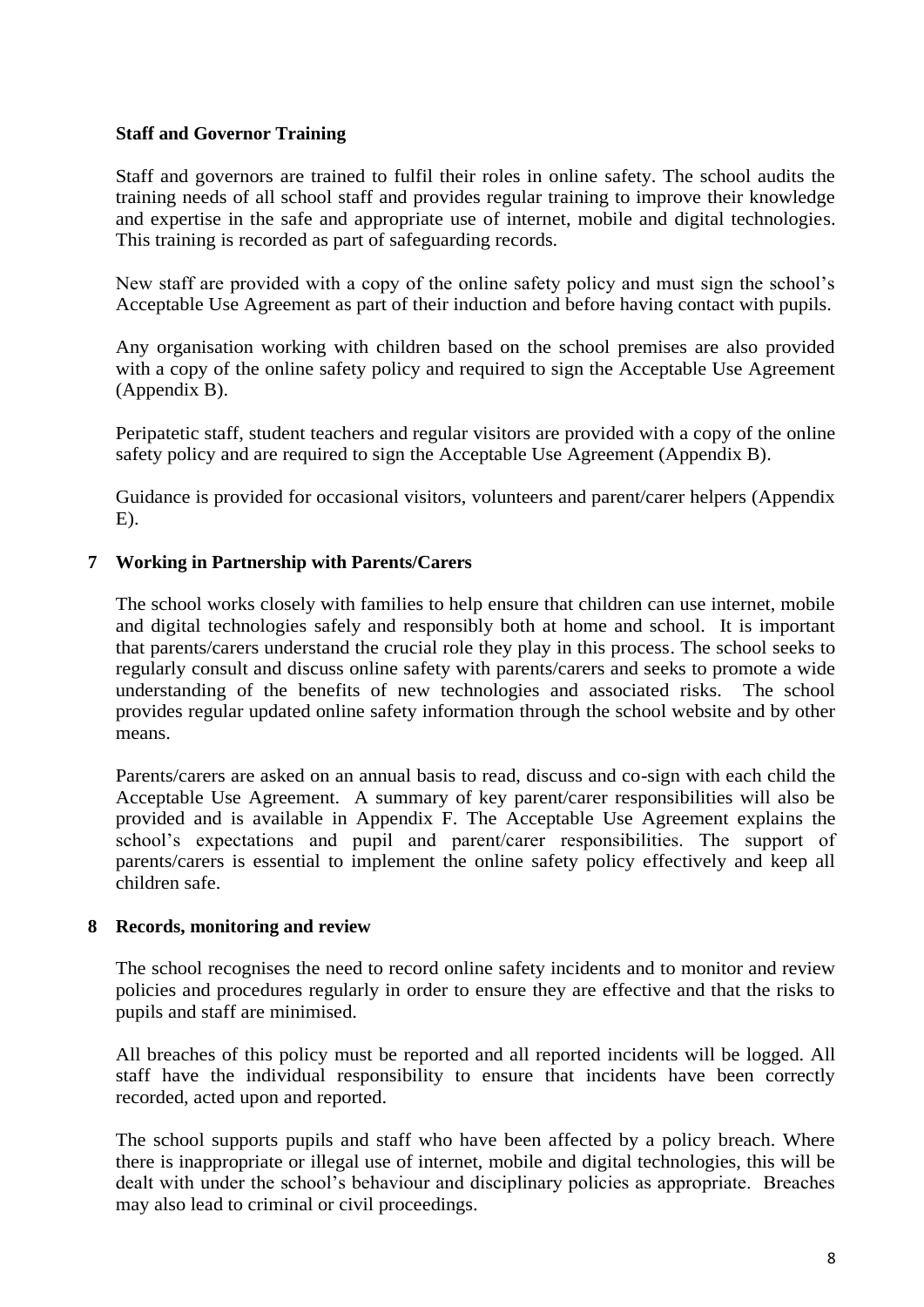Governors receive termly summary data on recorded online safety incidents for monitoring purposes. In addition governors ensure they have sufficient, quality information to enable them to make a judgement about the fitness for purpose of this policy on an annual basis.

## <span id="page-8-0"></span>**9 Appendices of the Online Safety Policy**

- A. Online safety acceptable use agreements for staff and governors
- B. Online safety acceptable use agreements for peripatetic staff
- C. Requirements for visitors, volunteers and parent/carers working in the school
- D. Online safety acceptable use agreements for pupils primary
- E. Online safety policy guide Summary of key parent/carer responsibilities
- F. Guidance on cyberbullying incidents for staff, governors, parents and pupils
- G. Guidance for staff on preventing and responding to negative comments on social media by parents, pupils, governors and staff
- H. Online safety incident reporting form
- I. Online safety incident record for staff completion
- J. Online safety incident log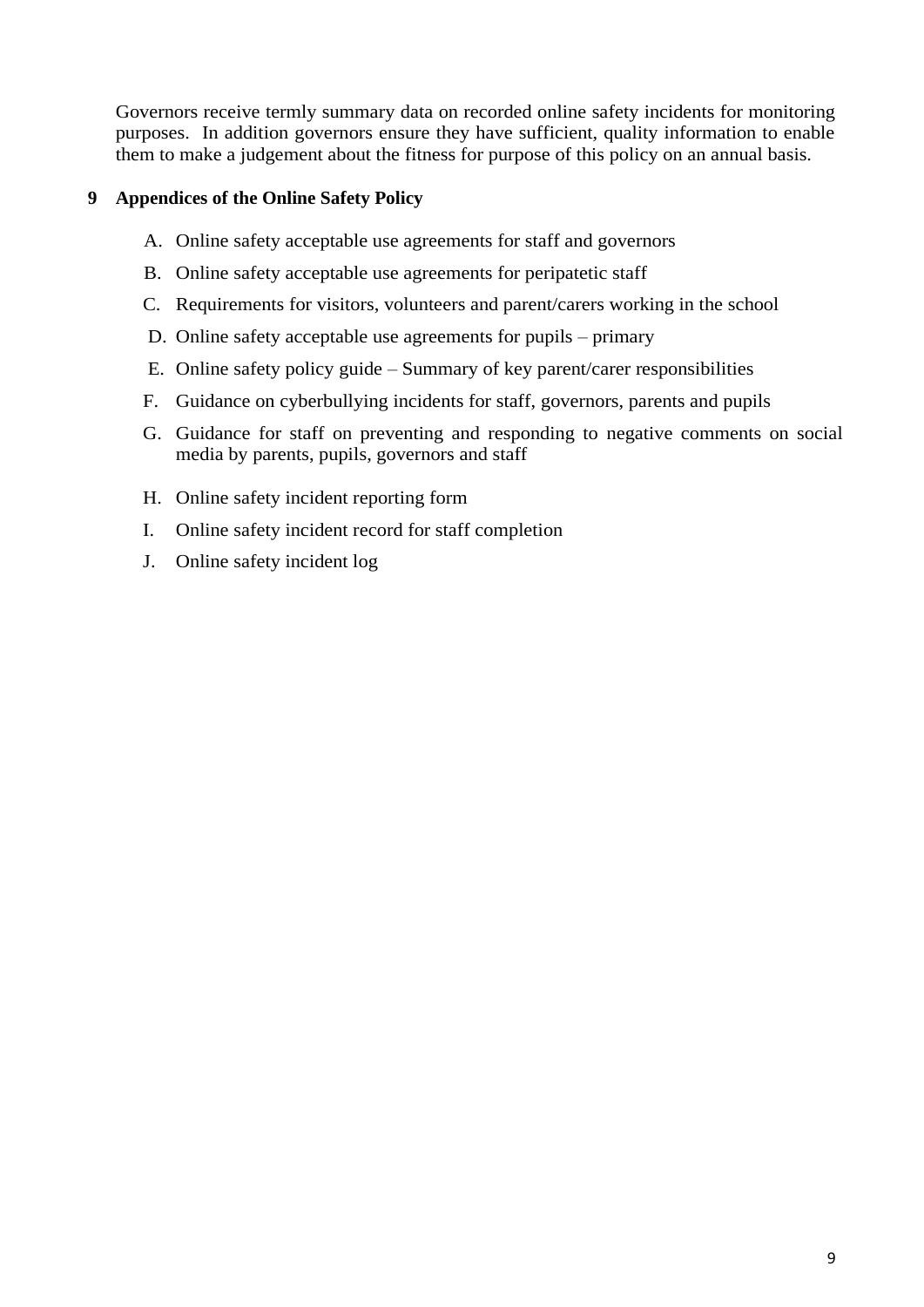## <span id="page-9-0"></span>**Appendix A -Online Safety Acceptable Use Agreement - Staff\* and Governors \*including student teachers who are members of staff**

You must read this agreement in conjunction with the online safety policy and the GDPR policy. Once you have read these, you must sign and submit this agreement and it will be kept on record in the school. You should retain your own copy for reference. This forms part of your professional and safeguarding responsibilities.

Internet, mobile and digital technologies are part of our daily working life and this agreement is designed to ensure that all staff and governors are aware of their responsibilities in relation to their use. All staff and governors are expected to adhere to this agreement and to the online safety policy. Any concerns or clarification should be discussed with Head teacher or Chair of Governors. Breaches will be investigated, recorded and, where appropriate, disciplinary procedures will apply and police involvement will be sought.

#### **Internet Access**

I will not access or attempt to access any sites that contain any of the following: child abuse; pornography; discrimination of any kind; promotion of prejudice against any group; promotion of illegal acts; any other information which may be illegal or offensive. Inadvertent access on school equipment must be treated as an online safety incident, reported to the online safety lead and/or DSL and an incident report completed.

## **Online conduct**

I will ensure that my online activity, both in and outside school, will not bring the school, my professional reputation, or that of others, into disrepute.

I will not browse, download, upload or distribute any material that could be considered offensive, illegal or discriminatory. Exceptionally, use of controversial material as part of the curriculum should be planned and approved on every occasion (see policy).

I will report any accidental access to or receipt of inappropriate materials or filtering breach to Head teacher or other DSL.

I understand that all my use of the internet and other related technologies can be traced and monitored and, should it be required, must be made available to my line manager, headteacher and others as required.

I will not give out my personal contact and online account information such as phone numbers, email address, and social media account details to pupils and/or parents/carers.

## **Social networking**

I understand the need to separate my professional role from my private friendships; in my professional capacity I will not become 'friends' with parents/carers or pupils on social networks. Where my school role is my only connection to an individual, private online contact is unacceptable with parents/carers or pupils. The above applies to former pupils under the age of 18.

When using social networking for personal use I will ensure my settings are not public. My private account postings will never undermine or disparage the school, its staff, governors, parents/carers or pupils. Privileged information must remain confidential.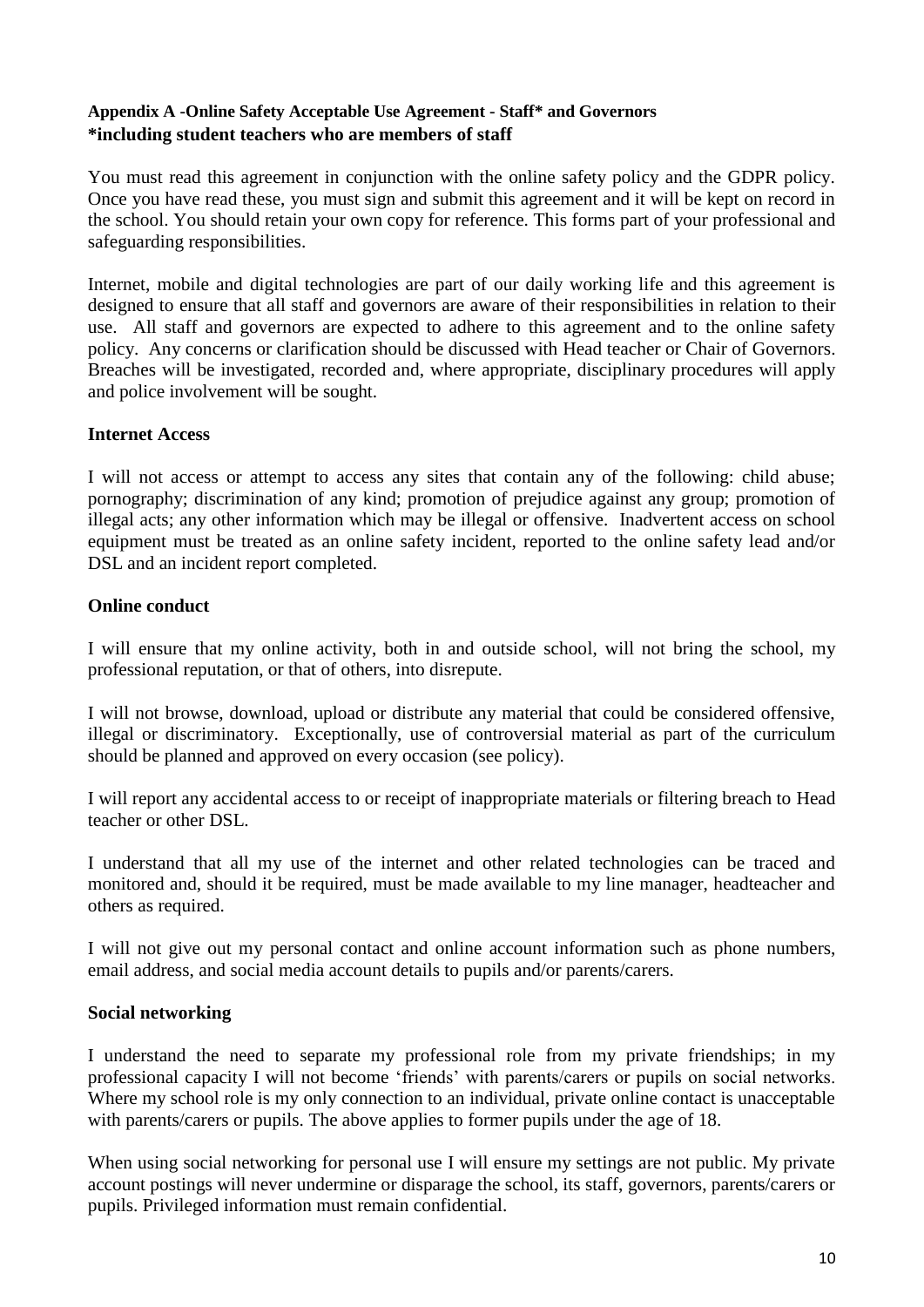I will not upload any material about or references to the school or its community on my personal social networks.

#### **Passwords**

I understand that there is no occasion when a password should be shared with a pupil or anyone who is not a staff member.

## **Data protection**

I will follow requirements for data protection as outlined in GDPR policy. These include:

- Photographs must be kept securely and used appropriately, whether in school, taken off the school premises or accessed remotely
- Personal data can only be taken out of school or accessed remotely when authorised by the headteacher or governing body
- Personal or sensitive data taken off site must be encrypted

#### **Images and videos**

It is school policy not to allow video of voice recording of any meetings or interaction with staff.

I will only upload images or videos of staff, pupils or parents/carers onto school approved sites where specific permission has been granted.

I will not take images, sound recordings or videos of school events or activities on any personal device.

## **Use of email**

I will use my school email address or governor hub for all school business. All such correspondence must be kept professional and is open to Subject Access Requests under the Freedom of Information Act. I will not use my school email addresses or governor hub for personal matters or non-school business.

#### **Use of personal devices**

I understand that as a member of staff I should at no time put myself in a position where a safeguarding allegation can be made against me as a result of my use of personal devices. I understand that the use of personal devices in school is at the discretion of the headteacher.

I will only use approved personal devices in designated areas and never in front of pupils.

I will not access secure school information from personal devices (see policy).

#### **Additional hardware/software**

I will not install any hardware or software on school equipment without permission of Matthew Green.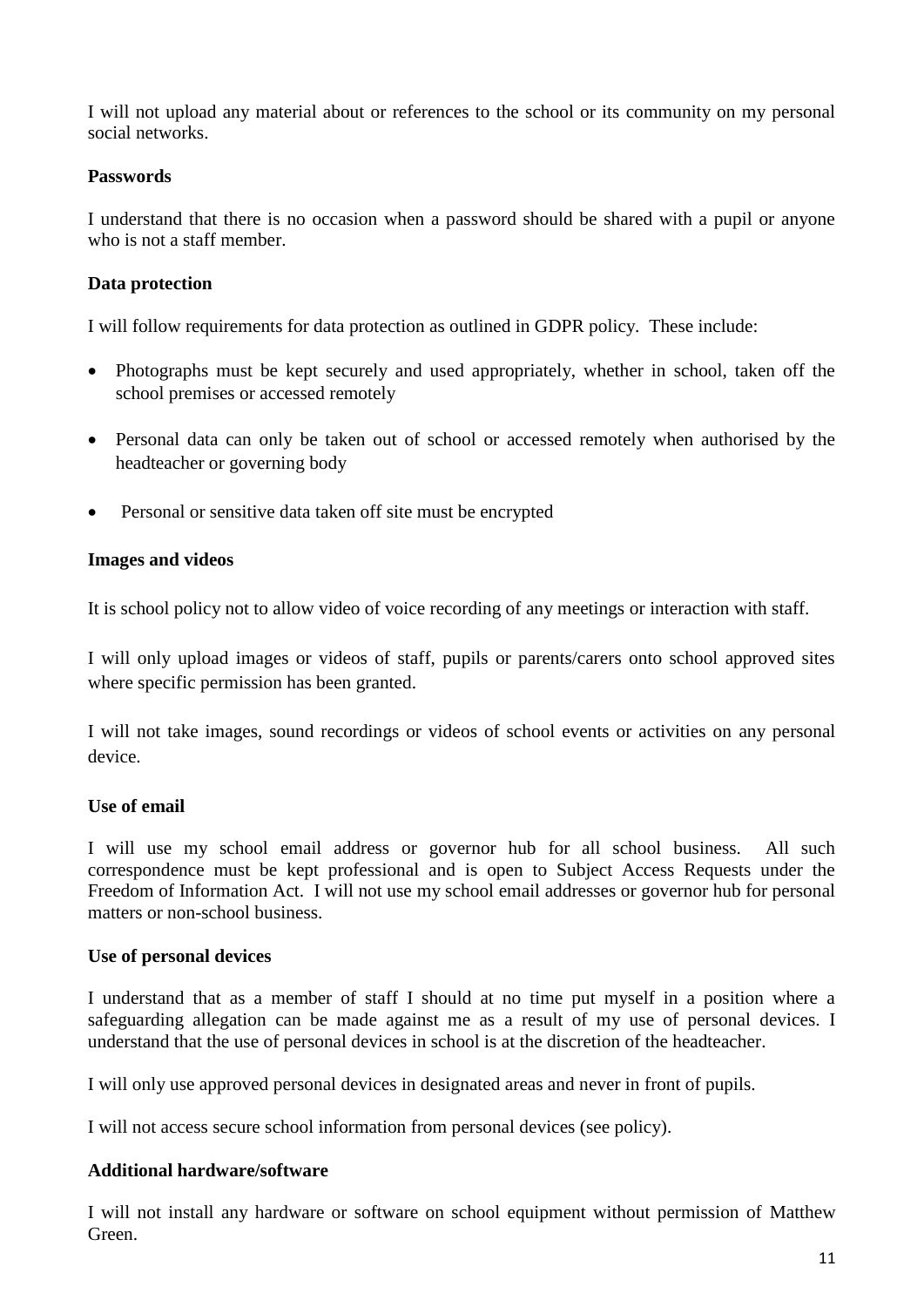## **Promoting online safety**

I understand that online safety is the responsibility of all staff and governors and I will promote positive online safety messages at all times including when setting homework or providing pastoral support.

I understand that it is my duty to support a whole school safeguarding approach and will report any inappropriate or concerning behaviour (of other staff, governors, visitors, pupils or parents/carers) to the one of the DSL.

#### **Classroom management of internet access**

I will pre-check for appropriateness all internet sites used in the classroom; this will include the acceptability of other material visible, however briefly, on the site. I will not free-surf the internet in front of pupils.

If I am using the internet to teach about controversial issues I will secure, on every occasion, approval in advance for the material I plan to use with Headteacher.

#### **User signature**

I agree to follow this Acceptable Use Agreement and to support online safety throughout the school. I understand this forms part of the terms and conditions set out in my contract of employment (staff members only) and/or my responsibilities as a governor.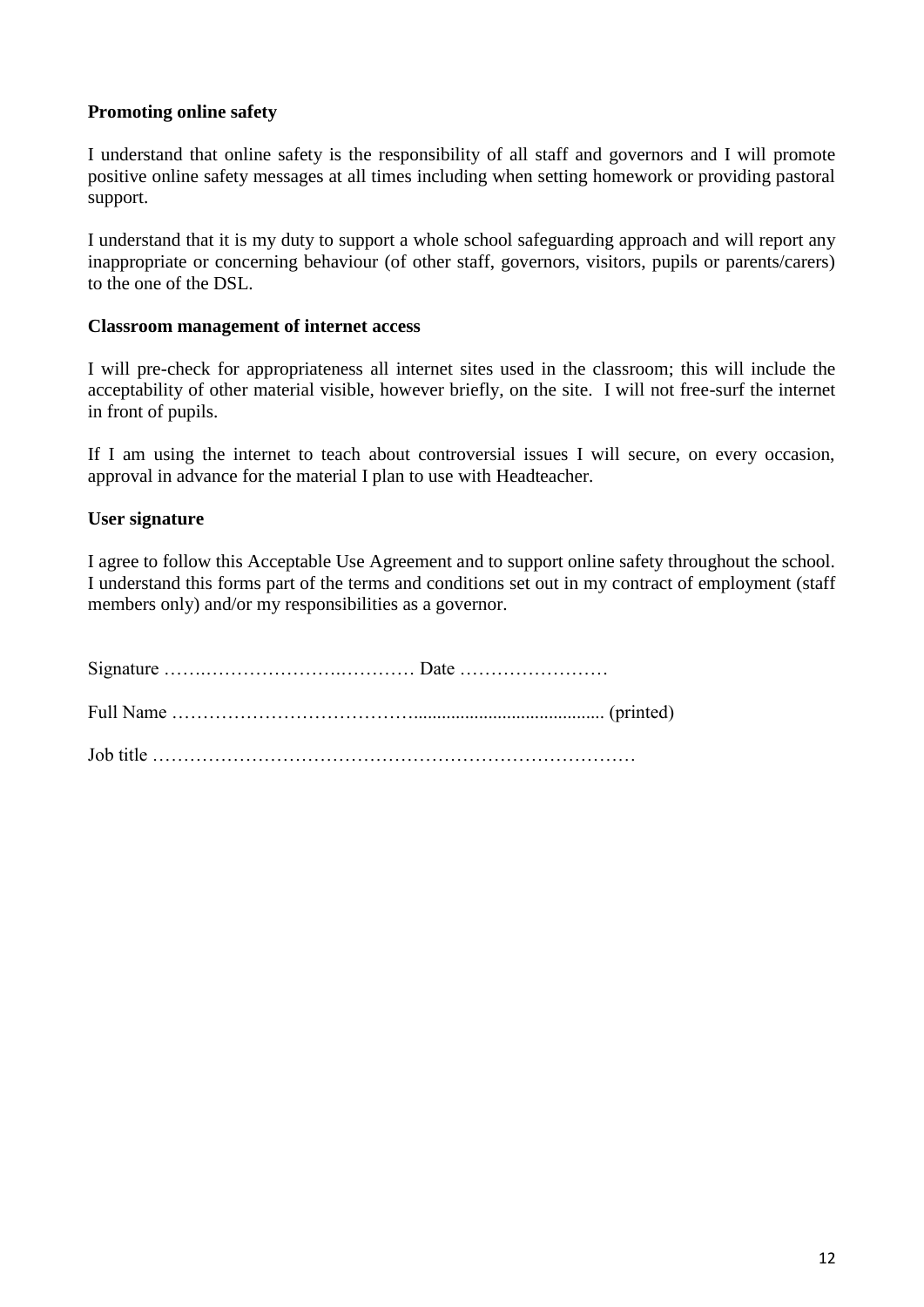<span id="page-12-0"></span>**Appendix B - Online Safety Acceptable Use Agreement - Peripatetic teachers/coaches, supply teachers, student teachers\* and organisations using the school premises as a regular base \*this agreement is applicable to student teachers not on the school staff**

**School name**

#### **Online safety lead**

## **Designated Safeguarding Lead (DSL)**

This agreement forms part of your professional and safeguarding responsibility in the school. You must read and sign this agreement. This will be kept on record and you should retain your own copy for reference.

Internet, mobile and digital technologies are part of our daily working life and this agreement is designed to ensure that all staff and governors are aware of their responsibilities in relation to their use. You are expected to adhere to this agreement. Any concerns or clarification should be discussed with the headteacher Breaches will be investigated, recorded and, where appropriate, disciplinary procedures will apply and police involvement will be sought.

The school's online safety policy will provide further detailed information as required.

#### **Internet Access**

I will not access or attempt to access any sites that contain any of the following: child abuse; pornography; discrimination of any kind; promotion of prejudice against any group; promotion of illegal acts; any other information which may be illegal or offensive. Inadvertent access on school equipment must be treated as an online safety incident, reported to the online safety lead and/or DSL and an incident report completed.

## **Online conduct**

I will ensure that my online activity, both in and outside school, will not bring the school, my professional reputation, or that of others, into disrepute.

I will not browse, download, upload or distribute any material that could be considered offensive, illegal or discriminatory. Exceptionally, use of controversial material as part of the curriculum should be planned and approved on every occasion (see policy).

I will report any accidental access to or receipt of inappropriate materials or filtering breach to Head teacher.

I understand that all my use of the internet and other related technologies can be traced and monitored and, should it be required, must be made available to my line manager, headteacher and others as required.

I will not give out my personal contact and online account information such as phone numbers, email address, and social media account details to pupils and/or parents/carers.

Should I need to share my professional details, such as mobile phone number or email address, with parent/carers, this must be agreed in advance as an acceptable approach with the headteacher

I understand the need to separate my professional role from my private friendships; in my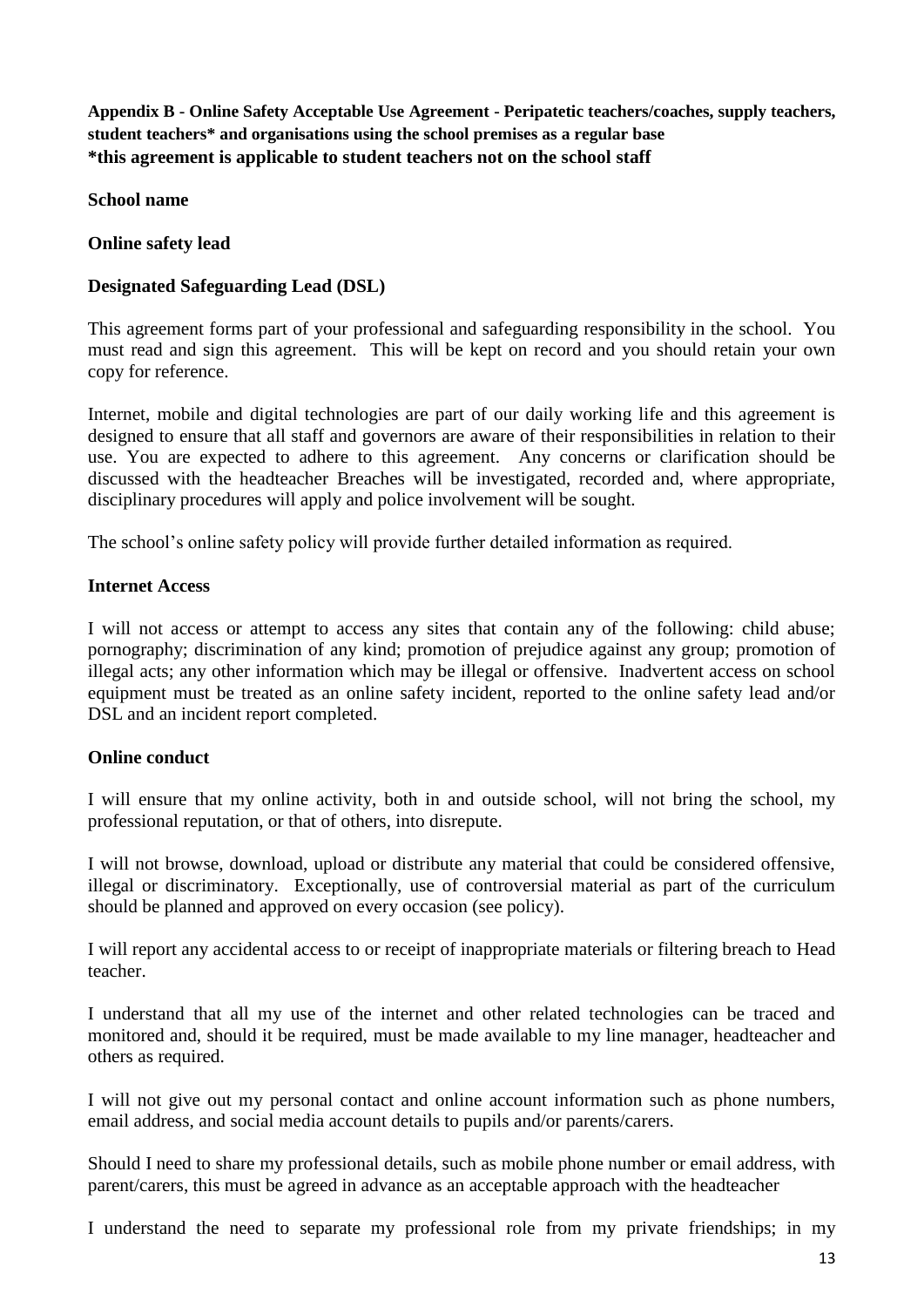professional capacity I will not become 'friends' with parents/carers or pupils on social networks. Where my school role is my only connection to an individual, private online contact is unacceptable with parents/carers or pupils.

Information can be shared with pupils over 13 and parents/carers through an organisational social network site/page e.g. on Facebook or Twitter, but never through a personal account or site. In my professional role in the school, I will never engage in 1-1 exchanges with pupils or parent/carers on personal social network sites.

My private account postings will never undermine or disparage the school, its staff, governors, parents/carers or pupils. Privileged information known as a result of my work in the school must remain confidential.

I will not upload any material about or references to the school or its community on my personal social networks.

## **Passwords**

I must clarify what access I may have to the internet and/or school systems. If I have access of any kind, I understand that there is no occasion when a password should be shared with a pupil or anyone who is not a staff member.

## **Data protection**

I will follow all requirements for data protection explained to me by the school. These include:

- I must consult with the school before making any recordings, photographs and videos. Once agreed, these must be made on a school device.
- I understand that there are strict controls and requirements regarding the collection and use of personal data. I will follow all requirements regarding GDPR.

#### **Images and videos**

I will only upload images or videos of staff, pupils or parents/carers onto school approved sites where specific permission has been granted.

I will not take images, sound recordings or videos of tuition or wider school activities on any personal device. School devices can be used for this purpose or, in the case of 1:1 tuition, pupil's or parent/carer devices can be used, with parent/carer agreement.

Internet, mobile and digital technologies provide helpful recording functions but these cannot be made on a teacher's personal device. Recordings can be made with the child's and parent/carer's agreement on a school device, an organisational device approved by the headteacher/DSL, or a young person's or parent/carer's own device.

## **Use of Email**

I will use my professional or formal student email address for all school business. All such correspondence should be kept professional and is open to Subject Access Requests under the Freedom of Information Act. I will not use my professional email addresses for personal matters.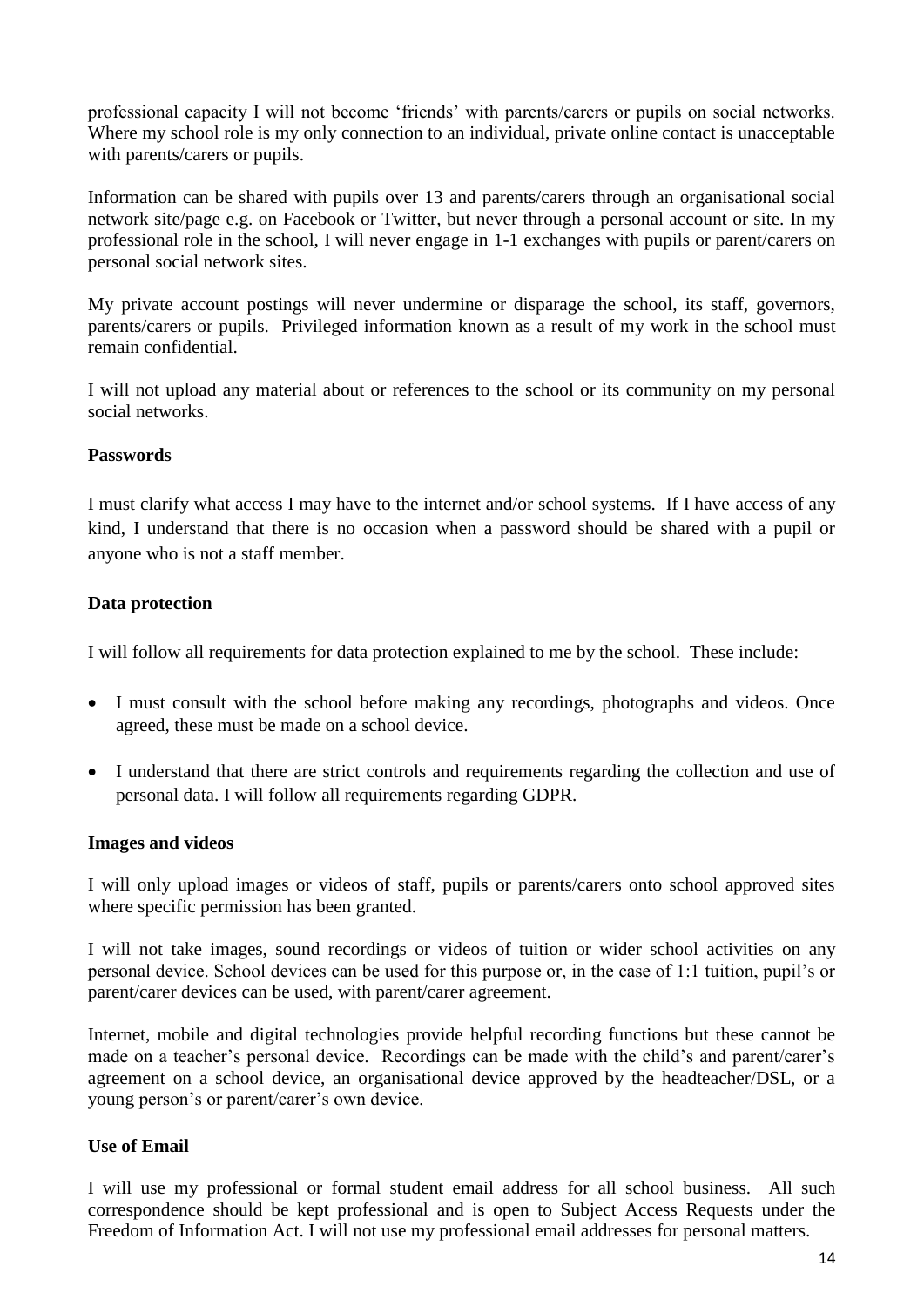## **Use of personal devices**

I understand that when working in the school I should at no time put myself in a position where a safeguarding allegation can be made against me as a result of my use of personal devices. I understand that the use of personal devices in school is at the discretion of the headteacher.

I will only use approved personal devices in designated areas and never in front of pupils. This therefore precludes use of specialist apps on personal devices. A school device could be used to access specialist apps that support pupil learning. Pupils can also be encouraged, but not required, to access such apps on their own devices if allowed by the school and with parent/carer agreement.

#### **Additional hardware/software**

I will not install any hardware or software on school equipment without permission of the headteacher.

## **Promoting online safety**

I understand that online safety is part of my responsibility and I will promote positive online safety messages at all times, including when setting homework, rehearsal or skill practice or when providing pastoral support.

I understand that it is my duty to support a whole school safeguarding approach and will report any behaviour (of staff, governors, visitors, pupils or parents/carers) which I believe may be inappropriate or concerning in any way to the DSL or the headteacher

#### **Classroom management of internet access**

I will pre-check for appropriateness all internet sites used in the classroom; this will include the acceptability of other material visible, however briefly, on the site. I will not free-surf the internet in front of pupils.

If I am using the internet to teach about controversial issues I will secure, on every occasion, approval in advance for the material I plan to use with the headteacher.

#### **User Signature**

I agree to follow this Acceptable Use Agreement and to support online safety in my work in the school. I understand this forms part of my company/educational setting/organisation's contract with the school

<span id="page-14-0"></span>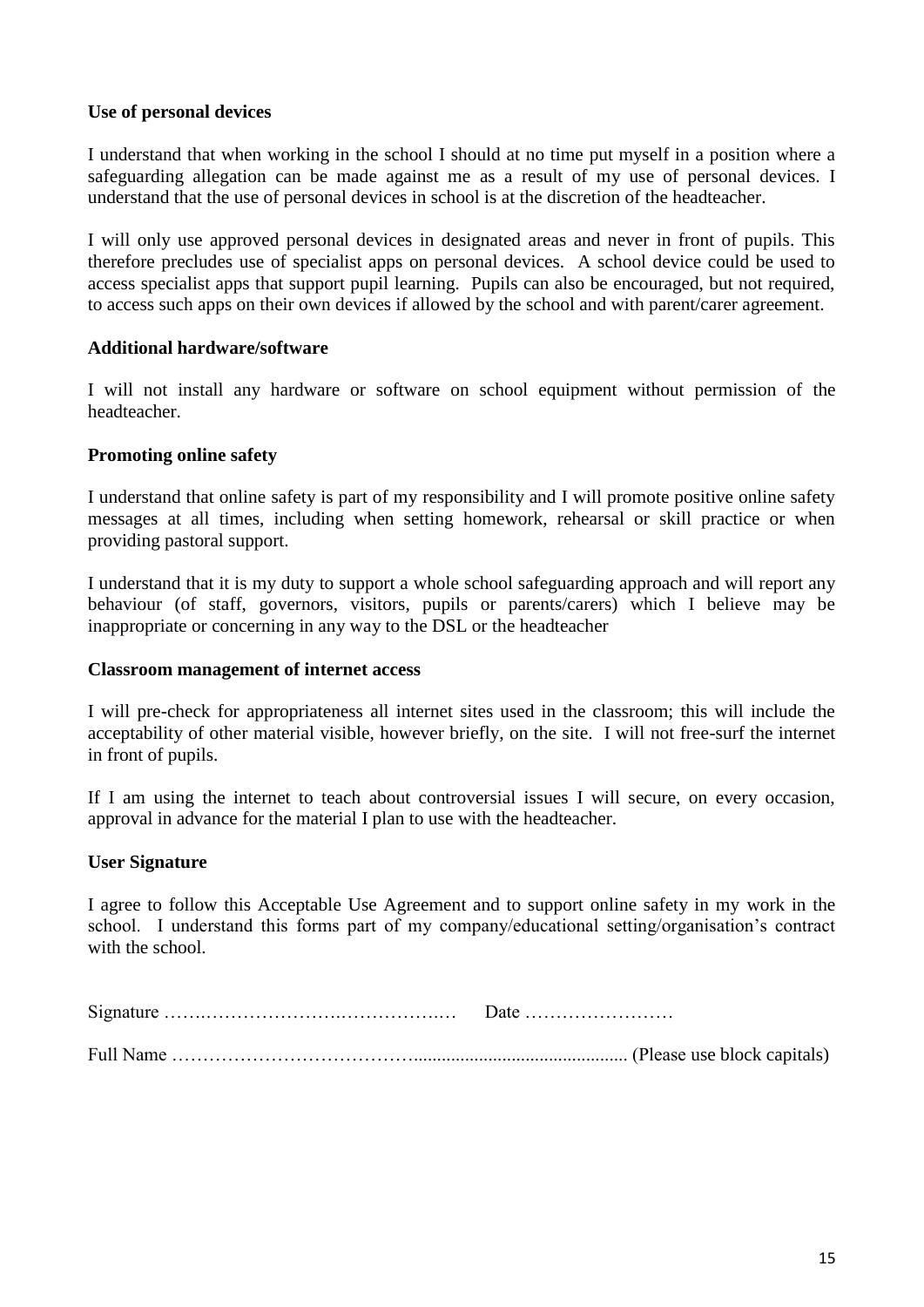**Appendix C - Requirements for visitors, volunteers and parent/carer helpers (Working directly with children or otherwise)**

**School name……………………………………..…..**

**Online safety lead ………………………………..…**

**DSL ………………………………………………..…..**

This document is designed to ensure that you are aware of your responsibilities when using any form of IT in the school and other aspects of safeguarding in connection with online safety.

Please raise **any** safeguarding concerns arising from your visit immediately with the headteacher and/or DSL

- I understand I may only use my personal mobile phone(s) and other devices with camera functions in designated areas. When not in a designated area, phones must be switched off and out of sight. Any exception must be pre-arranged.
- I will not take images, sound recording or videos of school events or activities, on or off site, on any device. Any possible exception must be pre-arranged.
- I will not give out my personal details such as mobile phone number, email address, and social media account details to pupils and parent/carers. Where appropriate I may share my professional contact details with parents/carers provided the DSL or headteacher is informed before I leave the school.
- I understand my visit to the school may give me access to privileged information about pupils, staff, school systems and plans. Such information should never be shared online, including on social media sites.
- I understand I should not use school equipment to access the internet without prior approval from my contact in the school or the headteacher.
- If working in the classroom, I will pre-check for appropriateness all internet sites I intend to use including checking the acceptability of other material visible on the site. I will not free-surf the internet in front of pupils. If I am in any doubt about the appropriateness of the content I plan to use I will check with my contact in the school.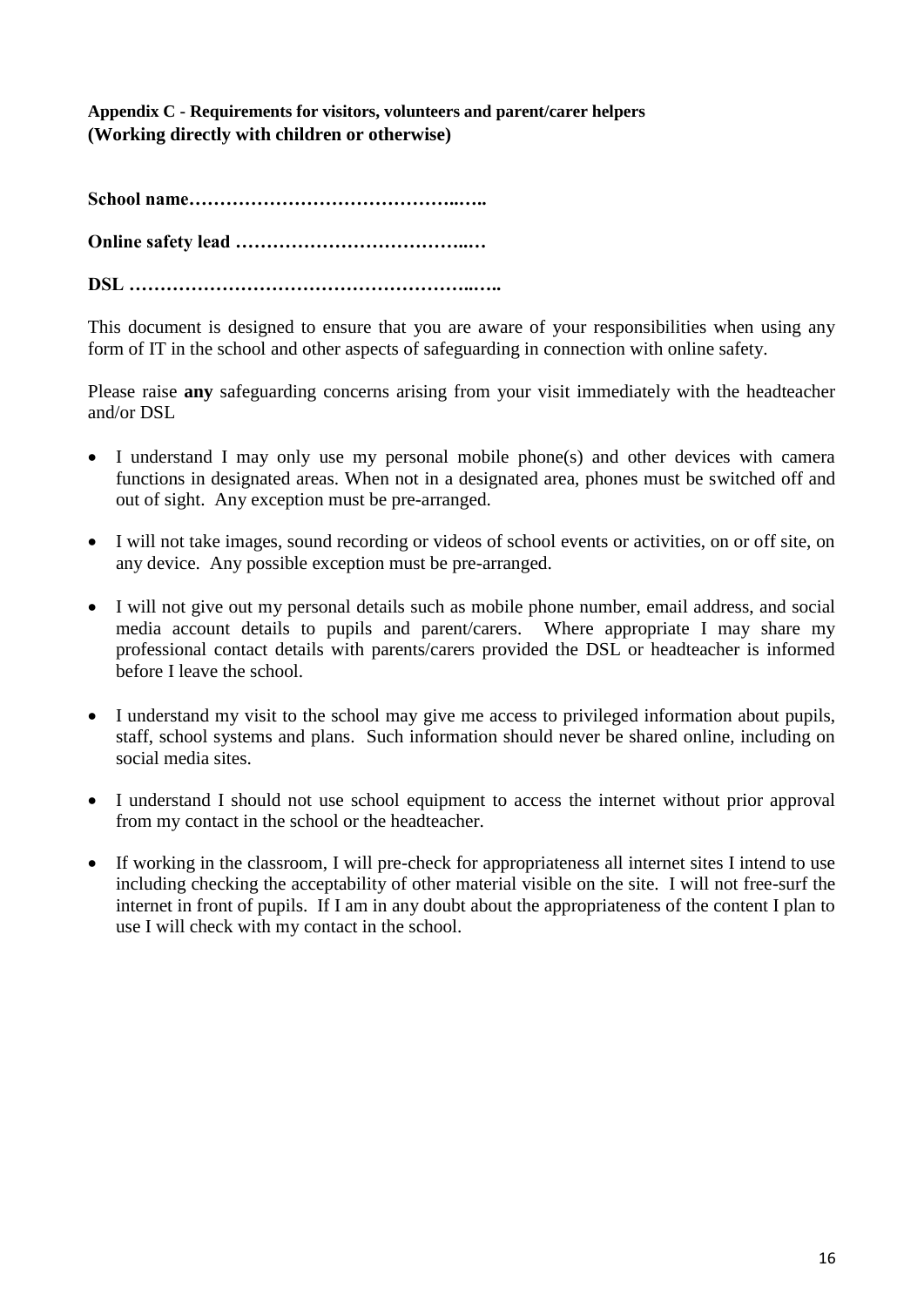## <span id="page-16-0"></span>**Appendix D - Online Safety Acceptable Use Agreement Primary Pupils**

## **My online safety rules**

- I will only use school IT equipment for activities agreed by school staff.
- I will not use my personal email address or other personal accounts in school when doing school work.
- I will not sign up for any online service on school devices unless this is an agreed part of a school project approved by my teacher and agreed by my parent/carer.
- I will only open email attachments if it has been approved by a member of school staff in school or a parent/carer out of school.
- In school I will only open or delete my files when told by a member of staff.
- I will not tell anyone other than my parents/carers my passwords. I will not use other people's usernames or passwords to pretend to be them online.
- I will make sure that all online contact I make is responsible, polite and sensible. I will be kind and respectful at all times.
- If I come across anything upsetting, unpleasant or nasty, or anything that makes me feel unsafe, I will tell my teacher or my parent/carer immediately.
- If someone says, asks or posts about me anything upsetting, unpleasant or nasty, or anything that makes me feel unsafe, I will not reply. I will tell my teacher or my parent/carer immediately.
- I will not give out my own or other people's personal information, including: name, phone number, home address, interests, schools or clubs. I will tell my teacher or parent/carer if anyone asks me online for personal information.
- Uploading or sending my image (photographs, videos, live streaming) online puts me at risk. I will always seek permission from my teacher or parent/carer if I wish to do this. I will not take, share or upload any image of anyone else without their permission and also, if they are a child, without their parent's/carer's permission.
- Even if I have permission, I will not upload any images, videos, sounds or words that **could** upset, now or in the future, any member of the school community, as this is cyberbullying.
- I understand that some people on the internet are not who they say they are and some people are not safe to be in contact with. I will not arrange to meet someone I only know on the internet. If someone asks to meet me, I will not reply to them and I will tell a teacher or a parent/carer immediately.
- I understand that everything I do or receive online can be traced now and in the future. I know it is important to build a good online reputation.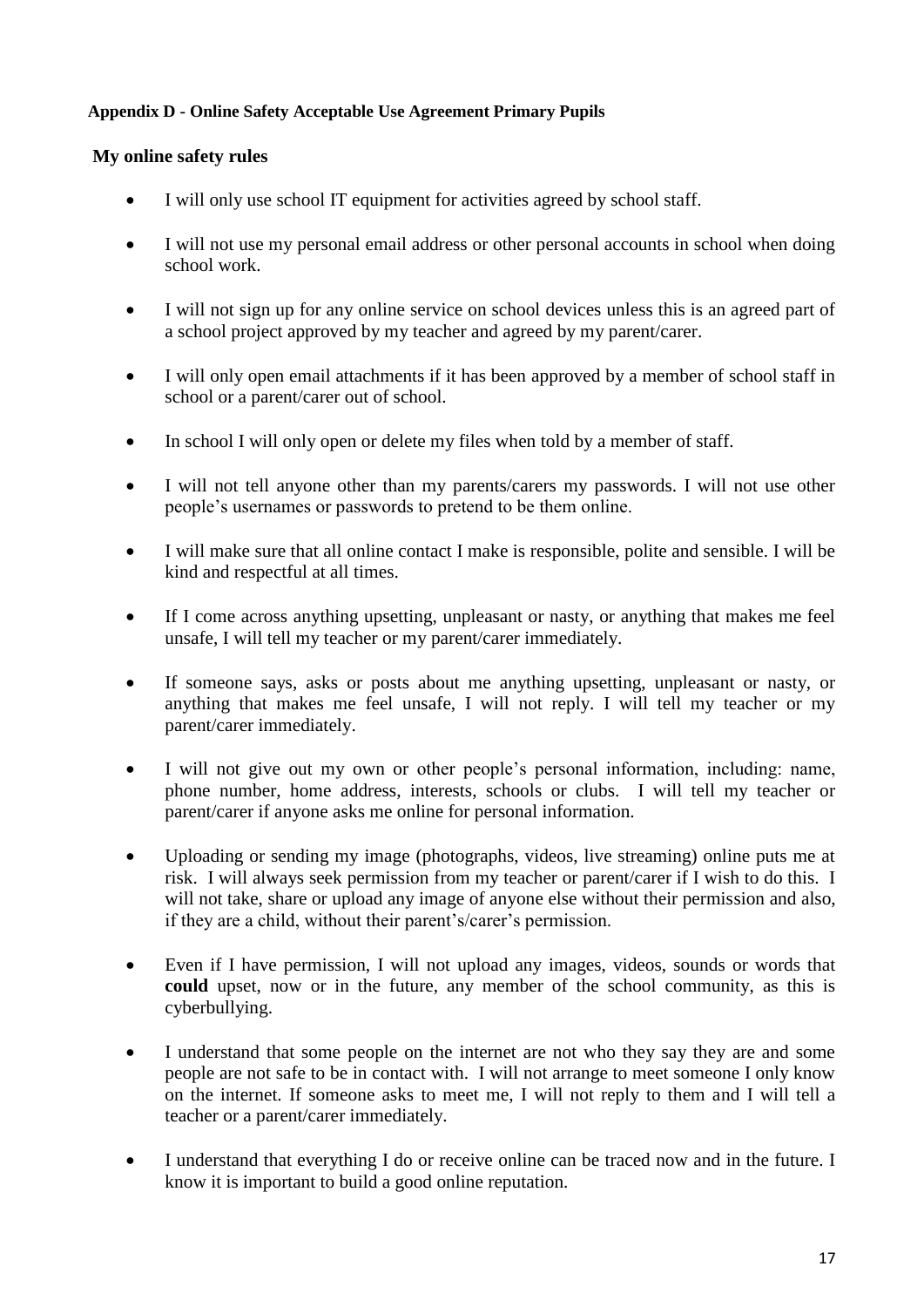- I understand that some personal devices are allowed in school and some are not, and I will follow the rules. I will not assume that new devices can be brought into school without getting permission.
- I will not lie about my age in order to access games, apps or social networks that are for older people as this will put me at risk.
- I understand that these rules are designed to keep me safe now and in the future. If I break the rules my teachers will look into it and may need to take action.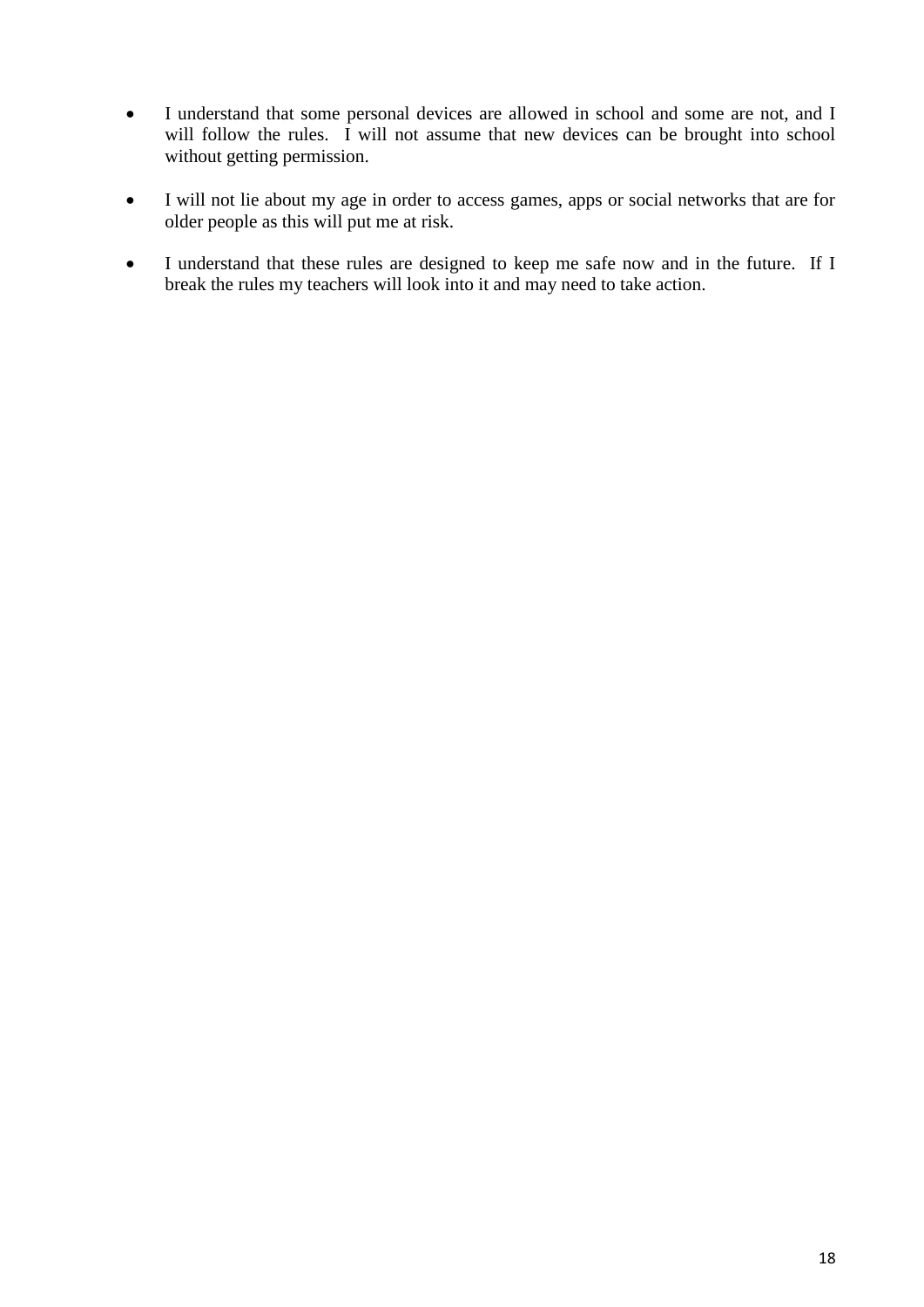#### Dear Parent/Carer,

The internet, email, mobile technologies and online resources have become an important part of learning and life. We want all children to be safe and responsible when using any IT. It is essential that children are aware of online risk, know how to stay safe and know where to go to report problems or to get help

**Please read through these online safety rules with your child/ren and talk with them to ensure they understand their importance and what it means for them (and for you). When you have done this, you both need to sign this agreement to say that you agree to follow the rules. Any concerns or explanation can be discussed with headteacher Appendix I - Online safety incident record**

Please return the signed sections of this form which will be kept on record at the school.

## **Pupil agreement**

.

Pupil name………………………………………

This agreement is to keep me safe. I have discussed this agreement with my parents/carers and understand the commitment I have made and my responsibilities.

Pupil signature……………………………………………………………………..

#### **Parent(s)/Carer(s) agreement**

Parent(s)/Carer(s) name(s)………………………………………………

I/we have discussed this agreement, which highlights the associated risks when accessing the internet, mobile and digital technologies, with our child/ren. I/we agree to support them in following the terms of this agreement.

I/we also agree not to share school related information or images online or post material that may bring the school or any individual within it into disrepute.

(Rather than posting negative material online, any parent, distressed or concerned about an aspect of school should make immediate contact with a member of staff. Negative postings about the school would impact on the reputation of the whole school community. Parents are encouraged to report breaches so that we can protect the reputation of the school, staff, pupils and parents).

I/we also agree only to use personal mobile phones and devices in designated areas of the school unless otherwise informed, e.g. for specific events and activities. I/we understand that under no circumstance should images be taken at any time on school premises of anyone other than our own child/ren, unless there is a pre-specified agreement. I/we understand that when on school premises, but not in a designated area where phones can be used, they must be switched off and out of sight.

#### **Parent(s)/Carer(s) agreement**

Parent(s)/Carer(s) name(s)……………………………………………………….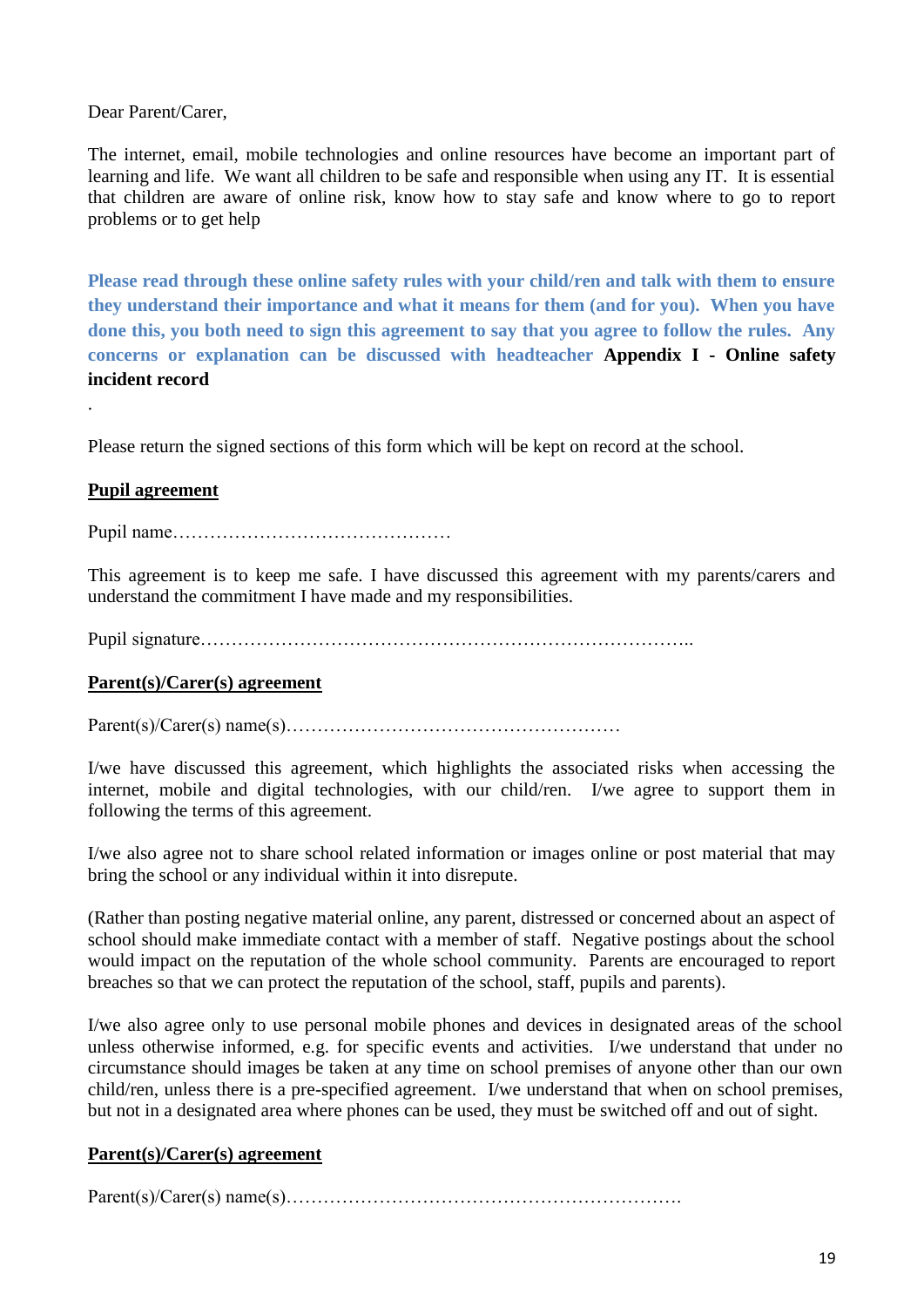Parent/carer signature………………………………………..

Date ………………………………………………………….…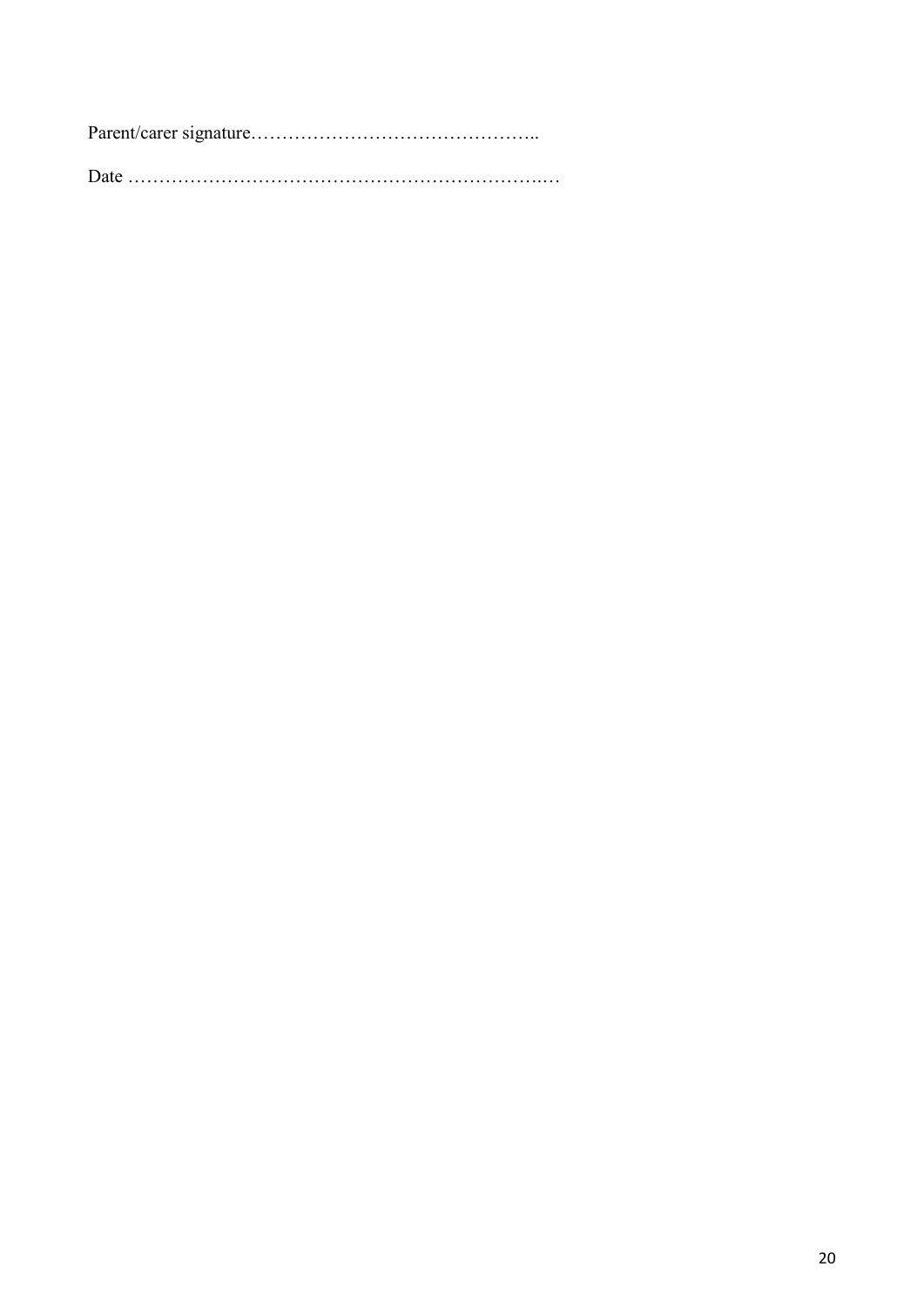#### <span id="page-20-0"></span>**Appendix E - Online safety policy guide - Summary of key parent/carer responsibilities**

The school provides online safety information for parents/carers, through the website, in newsletters and at events. It is important that parents/carers understand their key role in supporting children to behave appropriately and keep themselves safe online.

The online safety policy, supported by its acceptable use agreements, is intended to protect the interests and safety of the whole school community.

- Parents/carers are required to support their child in understanding and signing the Online Safety Acceptable Use Agreement for pupils.
- Parents/carers may only use personal mobile phones and devices in designated areas of the school unless otherwise informed, e.g. for specific events and activities. Under no circumstance should images be taken at any time on school premises that include anyone other than their own child, unless there is a pre-specified agreement with individuals and parents/carers. When a parent/carer is on school premises but not in a designated area, their phone/s must be switched off and out of sight.
- Parents/carers should not assume that pupils can bring technological devices to school and should always check the school policy.
- All cyberbullying incidents affecting children in the school should be reported immediately. (If the incident involves an indecent image of a child the report must also be made immediately to the police for your own protection.) The school will investigate and respond to all reported cyberbullying incidents, liaising with others where appropriate. No reply should ever be sent to the sender/poster of cyberbullying content. If applicable block the sender and report abuse to the site. Evidence should be retained and shown in school and/or to the police. Evidence should not be forwarded.
- The school may choose to set up social media sites, blogs or have some other online presence in its own name. Parents/carers, however, do not have the right to set up any site, page, chat group or any other online presence that uses the school name or logo in any form.
- Any parent/carer, distressed or concerned about an aspect of school should make immediate contact with a member of staff rather than posting their concerns online. Parents/carers should not share school related information or images online or post material that may bring the school or any individual within it into disrepute. Negative postings about the school would impact on the reputation of the whole school community. Parents/carers are encouraged to report breaches so that we can protect the reputation of the school, staff, pupils and parents/carers.

Please see the full online safety policy in the policies section on the school website.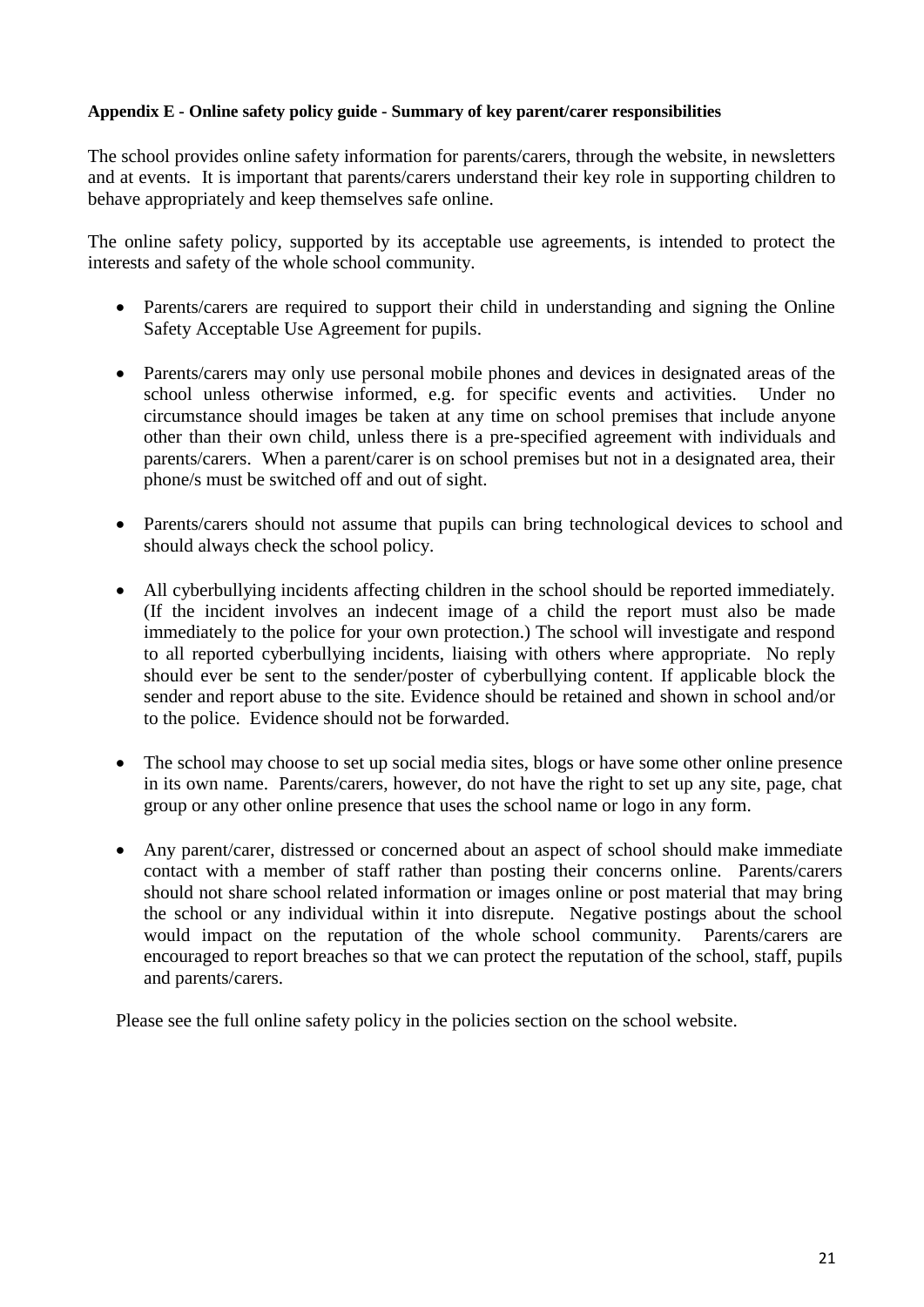## <span id="page-21-0"></span>**Appendix F - Guidance on the process for responding to cyberbullying incidents**

All cyberbullying incidents should be reported and responded to. Where the perpetrator is a member of the school community the majority of cases can be dealt with through mediation and/or disciplinary processes.

The following procedures are recommended:

- Never reply to the sender/poster of cyberbullying content. If applicable, block the sender.
- Incidents should be reported immediately. Pupils should report to a member of staff (e.g. class teacher, headteacher) and staff members should seek support from their line manager or a senior member of staff.
- The person reporting the cyberbullying should save the evidence and record the time and date. This evidence must not be forwarded but must be available to show at a meeting. Under no circumstances should indecent images of children and young people be printed or forwarded as this is a further criminal act. Staff should not ask to see the evidence of reported indecent images of children or young people but must refer this immediately to the police. Any member of staff being shown such evidence should immediately inform their line manager or the headteacher so that the circumstances can be recorded.
- A senior member of staff will meet with the person who has reported the incident and the target, if different, to listen, reassure and support. All relevant facts will be reviewed and documented.
- A senior member of staff will conduct an investigation.
- Anyone found to have cyberbullied will have attention drawn to the seriousness of their behaviour and if necessary the police will be involved. If the comments are threatening, abusive, sexist, of a sexual nature, constitute a hate crime or are libellous they may well break the law. Online harassment and stalking is also a crime.
- Once evidence has been secured then the person who has cyberbullied will be requested to remove the offending comments/material. Any refusal will lead to an escalation of sanctions.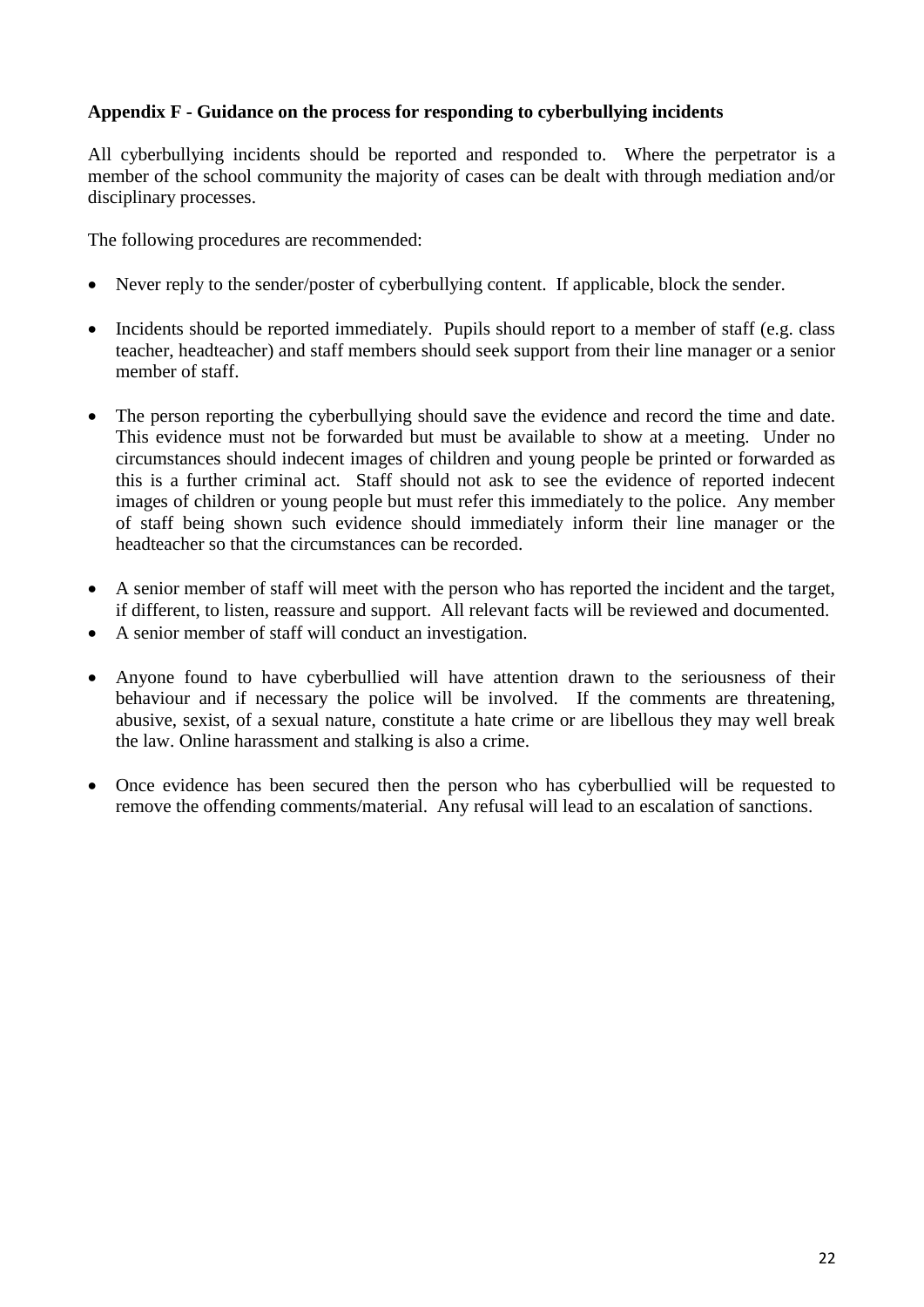## <span id="page-22-0"></span>**Appendix G - Guidance for staff on preventing and responding to negative comments on social media**

The school should make it clear which, if any, social media platforms are used to communicate with parents/carers. If used correctly, parents can use a school's social media site as a source of reliable information. The online safety policy, see especially Appendix F (Online safety policy guide - Summary of key parent/carer responsibilities), clarifies that no other social media platforms should be set up using the school's name or logo.

The school should regularly reinforce with all parties that discussion of school issues on social media platforms, either positive or negative, should not take place as this could bring the school into disrepute and affect families and children. Parents should be encouraged to be good online role models and not post statements written in anger or frustration. Identified routes to raise concerns directly with the school should be used.

If negative comments are posted:

• Collect the facts

As soon as you become aware of adverse comments relating to the school you need to establish what is being said. It is essential that if you have access to the postings they are secured and retained together with any other evidence. Do not become engaged in responding directly.

If the allegations against a member of staff or a pupil are of a serious nature, these will need to be formally investigated. This may involve the police and the headteacher will need to follow the school's safeguarding procedures.

If there is a risk of serious damage to the school reputation or the reputation of individual members of staff, professional legal advice should be sought.

Adverse comments of any kind are highly demotivating and cause stress and anxiety. It is important that the senior staff reassure and support all staff and/or other affected members of the school community.

Addressing negative comments and complaints

Contact the complainants and invite them to a meeting. In the meeting, make sure you have any evidence available.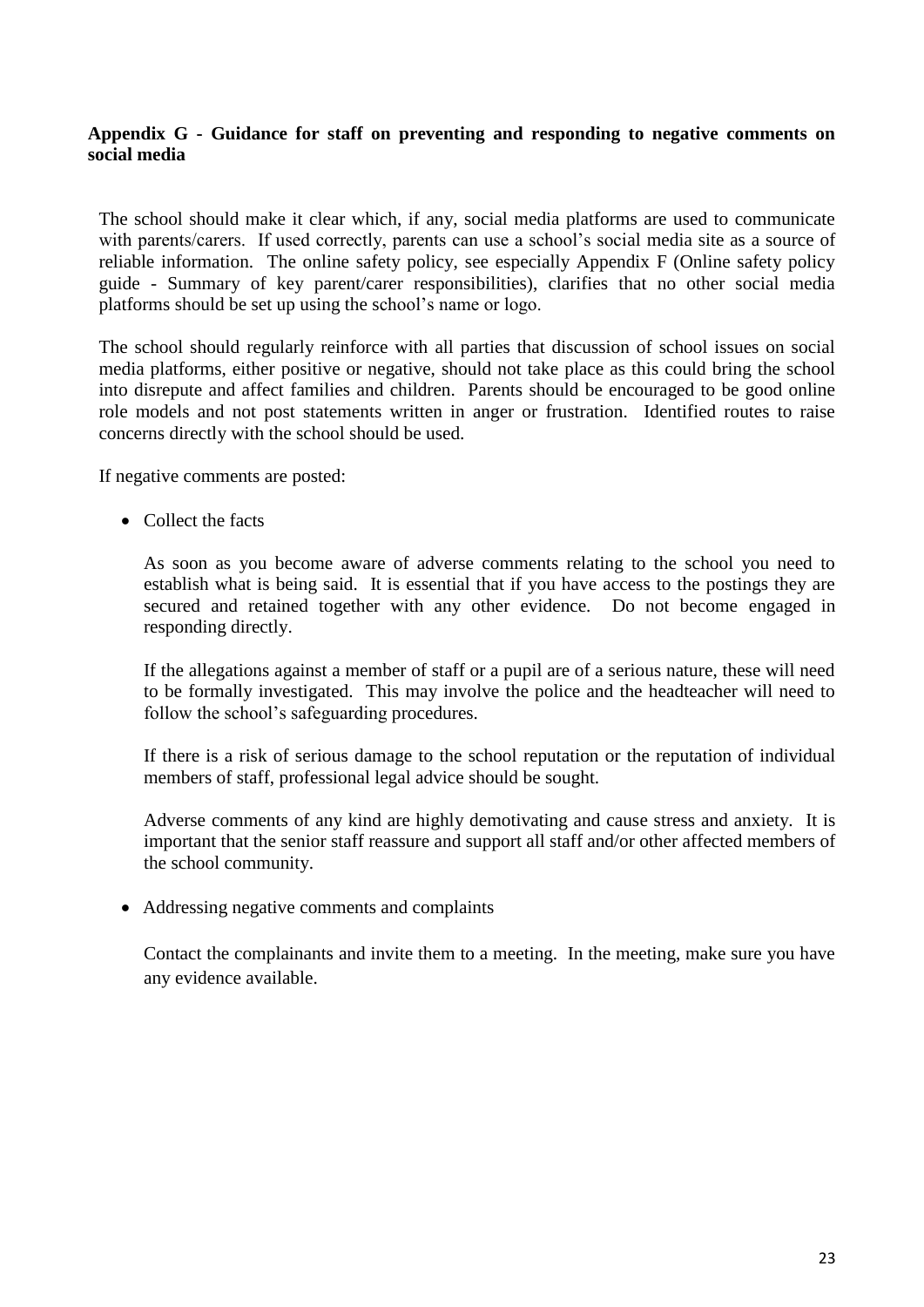## <span id="page-23-0"></span>**Appendix H- Online safety incident reporting form**

Any member of the school community can raise a concern about an online safety incident. If you have witnessed or experienced an incident please complete the form below to help us to address the issue. It is important that you provide as much detail as possible. Once completed please hand this report to the headteacher

| Name of person reporting incident: |                |                 |
|------------------------------------|----------------|-----------------|
| Signature:                         |                |                 |
| Date you are completing this form: |                |                 |
| Where did the incident take place: | Inside school? | Outside school? |
| Date of incident $(s)$ :           |                |                 |
| Time of incident $(s)$ :           |                |                 |

| Who was involved in the incident(s)? | Full names and/or contact details |
|--------------------------------------|-----------------------------------|
| Children/young people                |                                   |
| Staff member( $s$ )                  |                                   |
| Parent(s)/care(s)                    |                                   |
| Other, please specify                |                                   |

| Type of incident(s) (indicate as many as apply)                              |                                             |  |  |
|------------------------------------------------------------------------------|---------------------------------------------|--|--|
| Accessing age inappropriate websites,                                        | Accessing someone else's account without    |  |  |
| apps and social media                                                        | permission                                  |  |  |
| Forwarding/spreading chain messages                                          | Posting images without permission of all    |  |  |
| or threatening material                                                      | involved                                    |  |  |
| Online bullying or harassment (cyber                                         | Posting material that will<br>bring<br>an   |  |  |
| bullying)                                                                    | individual or the school into disrepute     |  |  |
| Racist, sexist, homophobic, religious                                        | Online gambling                             |  |  |
| or other hate material                                                       |                                             |  |  |
| Sexting/Child abuse images                                                   | Deliberately bypassing security             |  |  |
| Grooming                                                                     | Hacking or spreading viruses                |  |  |
| Accessing, sharing<br>creating<br><b>or</b><br>pornographic images and media | Accessing and/or sharing terrorist material |  |  |
| Accessing, sharing or creating violent<br>images and media                   | Drug/bomb making material                   |  |  |
| Creating an account in someone else's                                        |                                             |  |  |
| Breaching copyright regulations<br>name to bring them into disrepute         |                                             |  |  |
| Other breach of acceptable use agreement, please specify                     |                                             |  |  |
|                                                                              |                                             |  |  |
|                                                                              |                                             |  |  |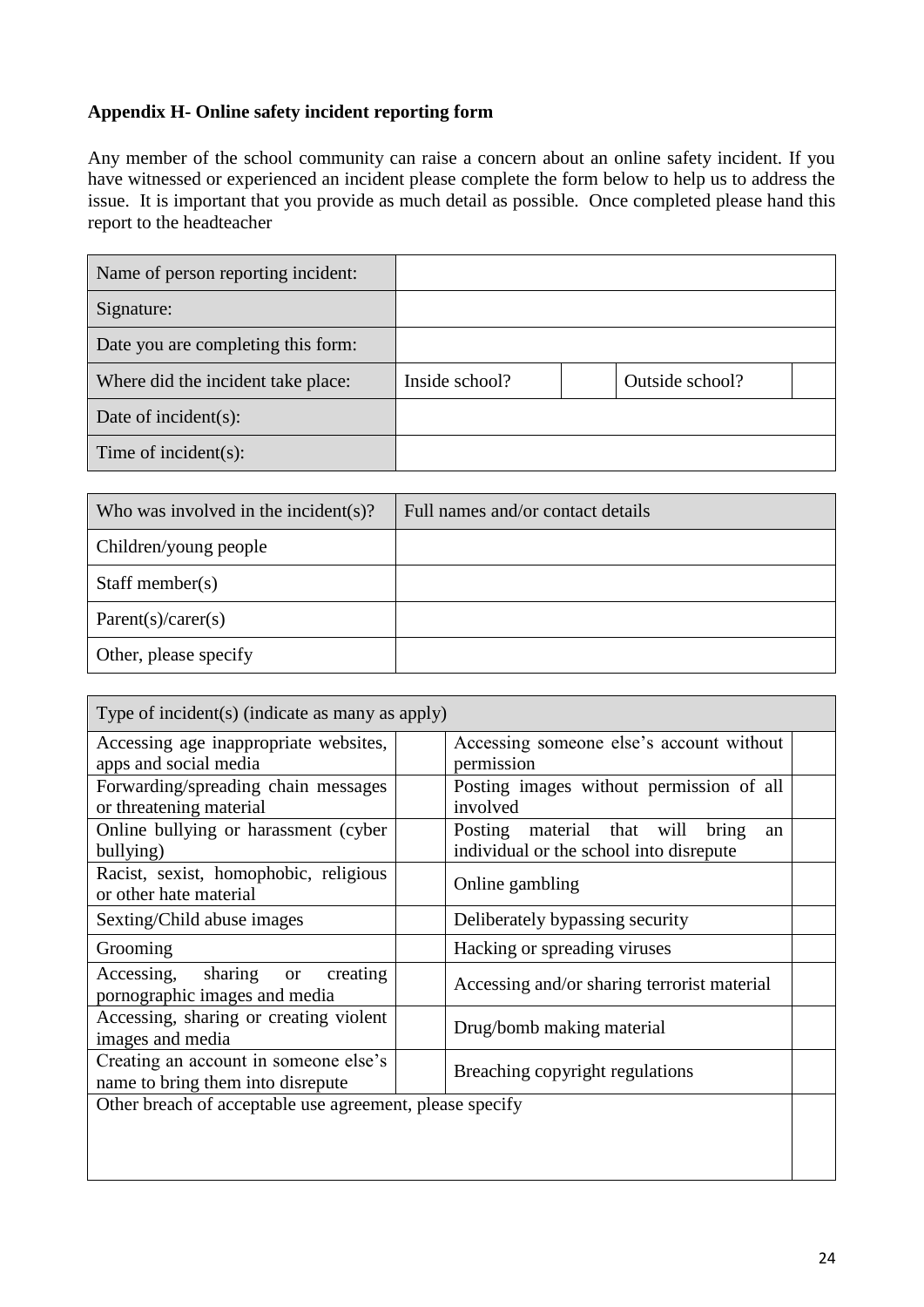|                                  | What, when, where, how?                                          |
|----------------------------------|------------------------------------------------------------------|
| Full description of the incident |                                                                  |
|                                  | Specify: Twitter, Facebook, Whatsapp, Snapchat, Instagram<br>etc |
| Name all social media involved   |                                                                  |
|                                  | Specify any evidence available but do not attach.                |
| Evidence of the incident         |                                                                  |

**Thank you for completing and submitting this form.**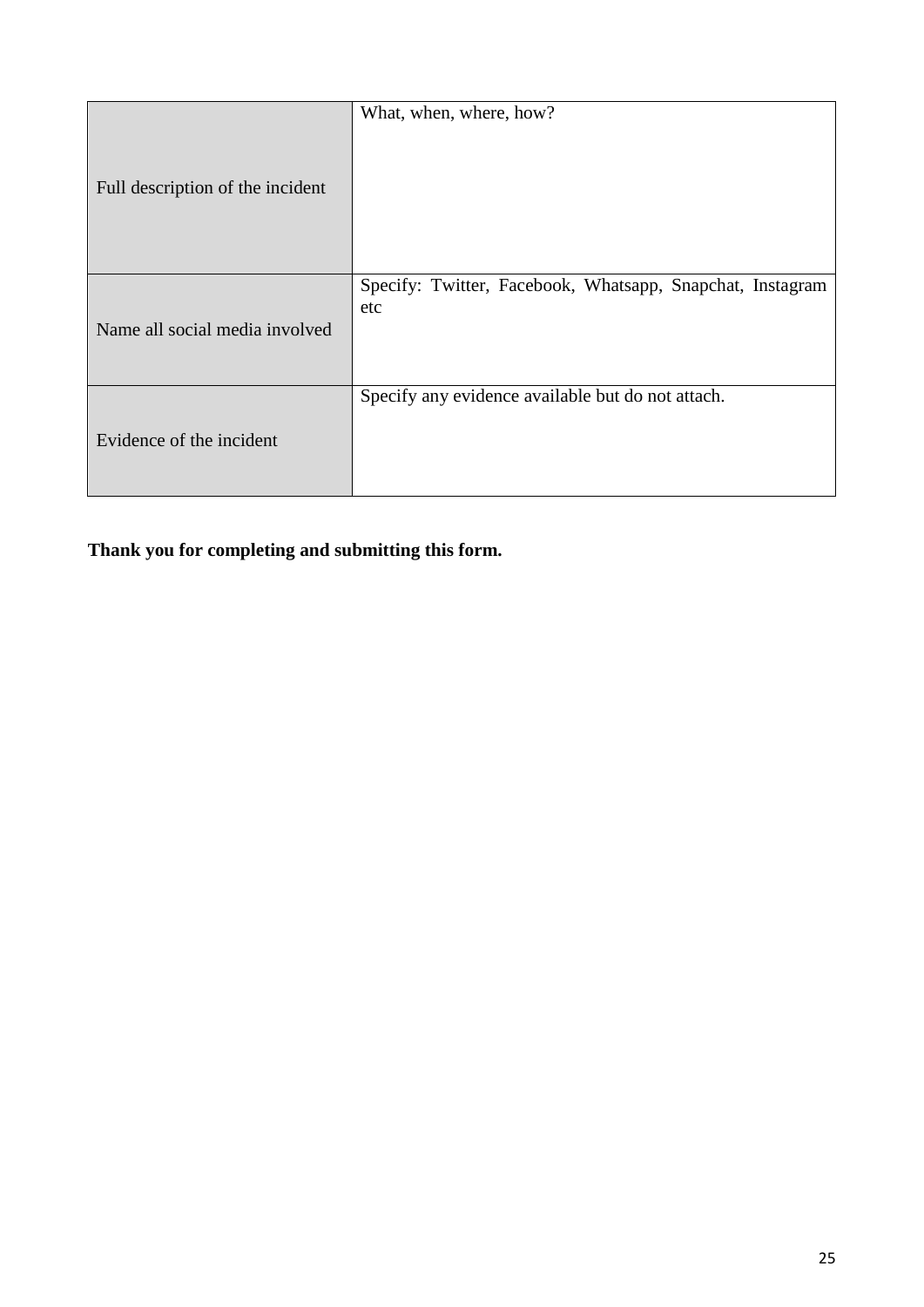## <span id="page-25-0"></span>**Appendix I - Online safety incident record**

r

| Name of person reporting incident: |                |                 |  |
|------------------------------------|----------------|-----------------|--|
| Date of report:                    |                |                 |  |
| Where did the incident take place: | Inside school? | Outside school? |  |
| Date of incident(s):               |                |                 |  |
| Time of incident $(s)$ :           |                |                 |  |

| Who was involved in the incident(s)? | Full names and/or contact details |
|--------------------------------------|-----------------------------------|
| Children/young person                |                                   |
| Staff member( $s$ )                  |                                   |
| Parent(s)/care(s)                    |                                   |
| Other, please specify                |                                   |

| Type of incident(s) (indicate as many as apply)                    |                                             |  |  |  |
|--------------------------------------------------------------------|---------------------------------------------|--|--|--|
| Accessing age inappropriate                                        | Accessing someone else's account without    |  |  |  |
| websites, apps and social media                                    | permission                                  |  |  |  |
| chain<br>Forwarding/spreading                                      | Posting images without permission of all    |  |  |  |
| messages or threatening material                                   | involved                                    |  |  |  |
| Online bullying or<br>harassment                                   | Posting material that will<br>bring<br>an   |  |  |  |
| (cyberbullying)                                                    | individual or the school into disrepute     |  |  |  |
| Racist, sexist, homophobic, religious                              | Online gambling                             |  |  |  |
| or other hate material                                             |                                             |  |  |  |
| Sexting/Child abuse images                                         | Deliberately bypassing security             |  |  |  |
| Grooming                                                           | Hacking or spreading viruses                |  |  |  |
| Accessing, sharing or<br>creating<br>pornographic images and media | Accessing and/or sharing terrorist material |  |  |  |
| Accessing, sharing or<br>creating                                  |                                             |  |  |  |
| violent images and media                                           | Drug/bomb making material                   |  |  |  |
| Creating an account in someone                                     |                                             |  |  |  |
| else's name to bring them into                                     | Breaching copyright regulations             |  |  |  |
| disrepute                                                          |                                             |  |  |  |
| Other breach of Acceptable Use Agreement                           |                                             |  |  |  |
|                                                                    |                                             |  |  |  |
|                                                                    |                                             |  |  |  |
|                                                                    |                                             |  |  |  |
| Other, please specify                                              |                                             |  |  |  |
|                                                                    |                                             |  |  |  |
|                                                                    |                                             |  |  |  |

 $\overline{\phantom{0}}$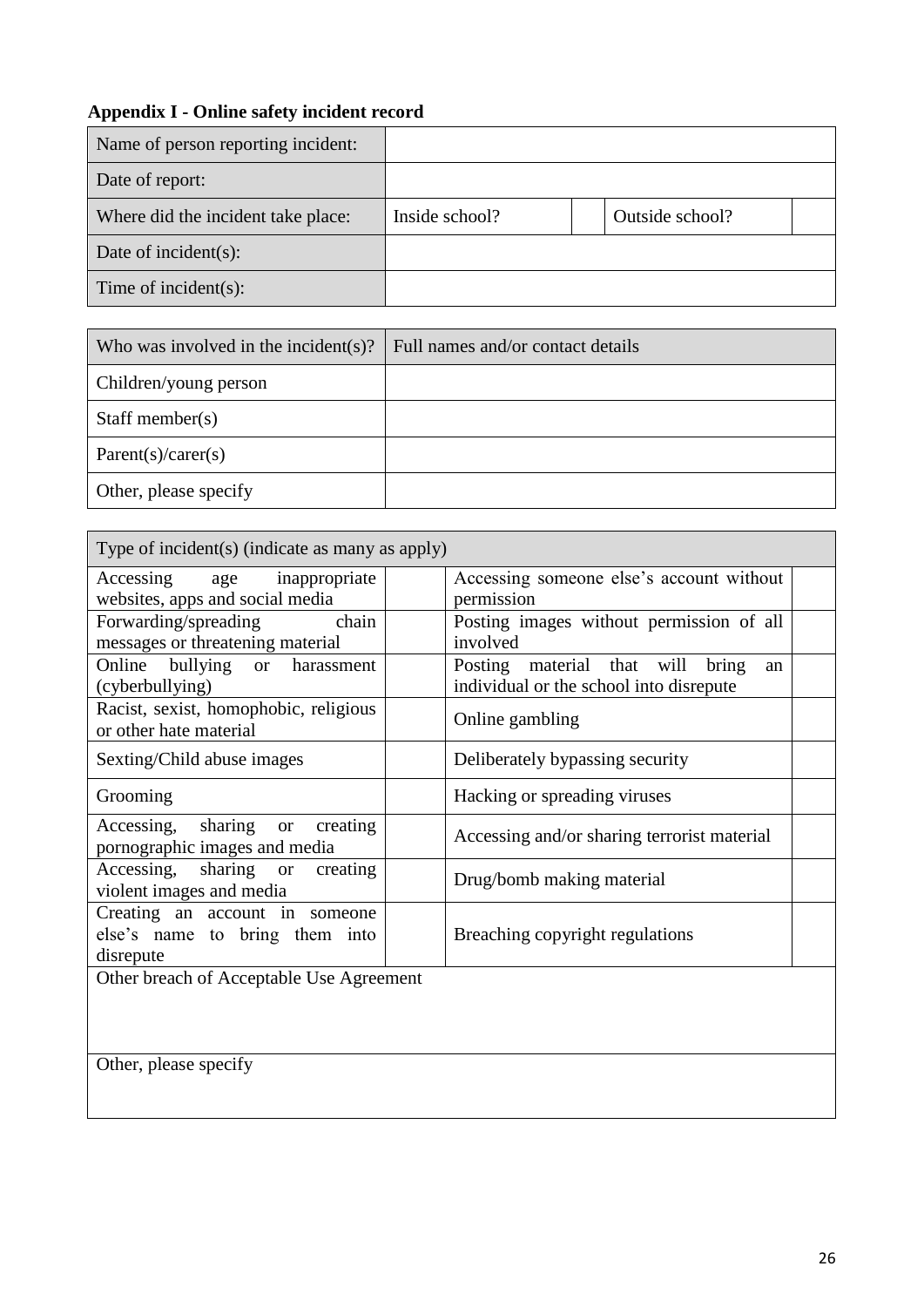|                                  | What, when, where, how?                                          |
|----------------------------------|------------------------------------------------------------------|
| Full description of the incident |                                                                  |
| Name all social media involved   | Specify: Twitter, Facebook, Whatsapp, Snapchat, Instagram<br>etc |
| Evidence of the incident         | Specify any evidence provided but do not attach                  |

| Immediate action taken following the reported incident:                                         |  |  |
|-------------------------------------------------------------------------------------------------|--|--|
| Incident reported to online safety Coordinator/DSL/<br>DSP/Headteacher                          |  |  |
| Safeguarding advice sought, please specify                                                      |  |  |
| Referral made to HCC Safeguarding                                                               |  |  |
| Incident reported to police and/or CEOP                                                         |  |  |
| Online safety policy to be reviewed/amended                                                     |  |  |
| $Parent(s)/care(s)$ informed please specify                                                     |  |  |
|                                                                                                 |  |  |
|                                                                                                 |  |  |
| Incident reported to social networking site                                                     |  |  |
| Other actions e.g. warnings, sanctions, debrief and<br>support                                  |  |  |
| Response in the wider community e.g. letters,<br>newsletter item, assembly, curriculum delivery |  |  |
|                                                                                                 |  |  |

|--|